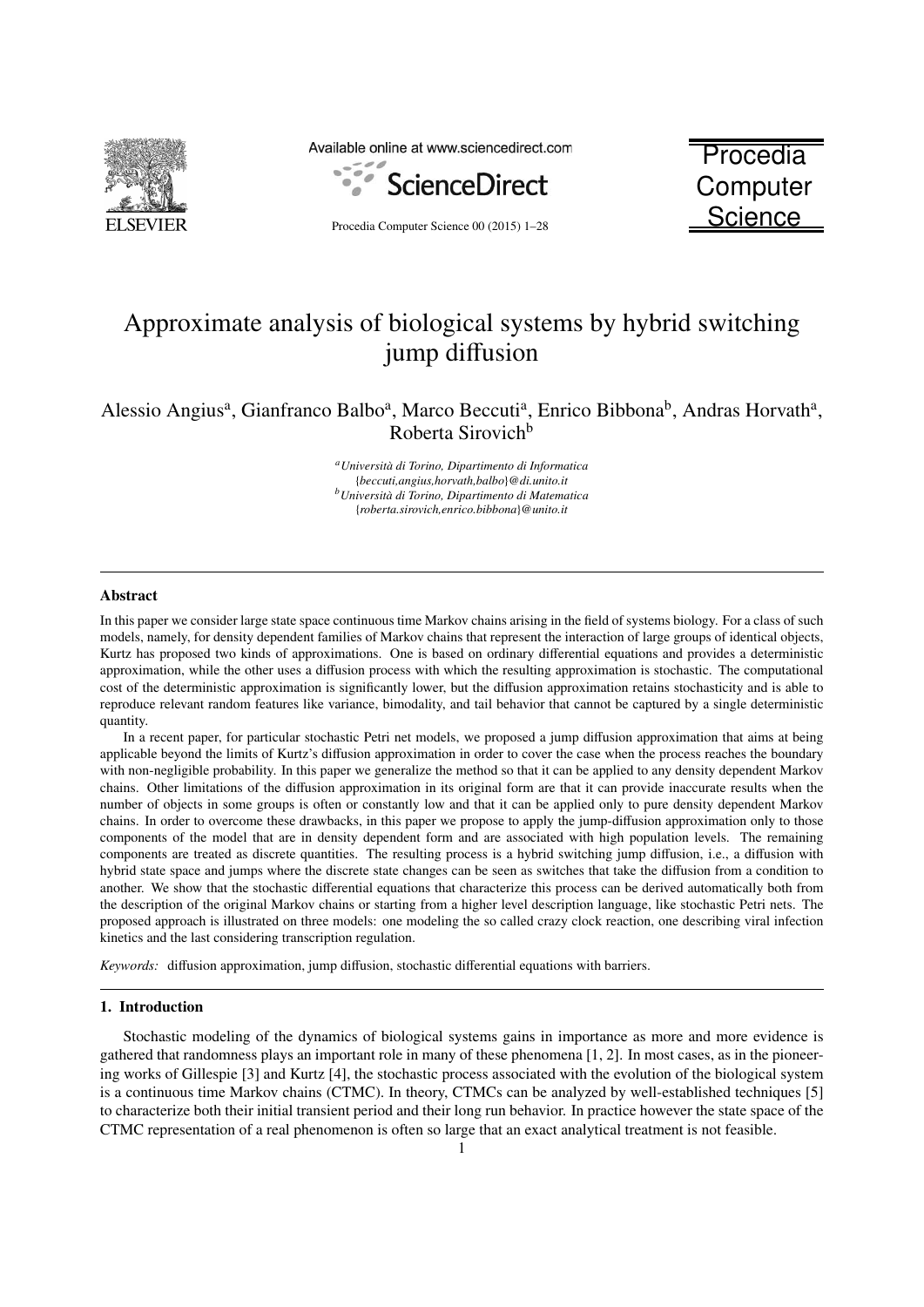One approach to the analysis of these models is simulation and, starting from [3], several simulation based techniques have been proposed. The main difficulty lies in the facts that because of the size of the state space many simulation runs are needed to characterize the system, and that often the interactions occur in significantly different time scales. Methods to overcome these difficulties were proposed in [6, 7, 8]. Approximate analytical techniques have also been considered. Some examples are the following. In [9] the authors propose a method that dynamically limits the state space to those states that are of non-negligible probability. Since the number of states can be huge even if not all states are considered, in [10, 11] approximate randomization methods have been proposed. Another natural approach is aggregation of states which can be done either by aggregating nearby states [12, 13] or by exploiting the idea of flow equivalence [14]. Techniques that are based on imposing a special dependency structure on the probabilities of the states were proposed in [15, 16].

An important alternative to the above approaches, initiated mainly by Kurtz, is based on constructing a simpler process to approximate the original CTMC when it models the interaction of large groups of identical objects (which can be members of species, or populations, or proteins, or enzymes, etc.). A key concept in these works is the so-called *density dependent* property. For density dependent CTMCs, as it was shown in [4], it is possible to derive a set of ordinary differential equations (ODE) that leads to a good deterministic approximation of the CTMC when the number of interacting objects is large. A stochastic approximation of density dependent processes using diffusion processes, characterized by stochastic differential equations (SDE), was proposed instead in [17]. The ODE based approximation can be strikingly poor when the number of interacting objects is not large enough to rule out variability and when the model involves particular random phenomenon - characterized by bi-modal distributions and/or switching behaviors - that are not possible to capture with a deterministic model. In these cases the diffusion based approximation could give better approximations, although it only works up to the first visit of the boundary of the state space. A recent review on the application of these techniques to model chemical reactions is given in [18].

In [19] we proposed a jump-diffusion diffusion approximation that aims at being applicable beyond the limit of Kurtz theory. Namely, since originally the approximation was defined only up to the first time when it reaches a boundary, we added in the approximating model an explicit description of the behavior at the boundaries. When a components attains a boundary, indeed, it stays there for a while and then it jumps back into the interior mimicking the behavior of the original Markov Chain. In this way, the approach is applicable to such systems where boundaries are reached with non-negligible probability as it happens, for example, in ecological models where there are species that can become temporarily extinct.

The scope of this paper is to refine and extend the jump-diffusion approximation further so that it can be applied to get a better approximation of more general Markov Chains. The motivation of this extension is twofold. First, is the case when the size of a subgroup of objects remains constantly low so that a generalized use of the diffusion approximation to the whole system would lead to inaccurate results. Second, is the situation in which the approximation is not applicable because the CTMC underlying the model does not belong to a density dependent family, even if it has a subset of components that interact in manners which enjoy the density dependent property. Our proposal is to approximate such Markov chains with a hybrid process, where our jump-diffusion approximation is applied to those components which correspond to groups with large number of members and which interact according to the property of density dependence. This category of components is referred to as *continuous* or *fluid* components and in the more usual Piecewise Deterministic Markov Processes (PDMP) approach they would be approximated by solving a system of switching ODEs. The remaining components, that we call *discrete*, are treated according to the mechanisms of the original CTMC. The process resulting from our new approach is a hybrid switching jump diffusion (HSJD) (cf. [20]) that uses jumps to handle both the discrete components and the behavior at the boundaries of the state space.

The above described *partial fluidization* is introduced starting from CTMCs. Yet, as models are usually defined in higher level languages, we show that the approximate jump diffusion process can be derived starting from stochastic Petri nets (SPN) as well.

In some simpler cases, the proposed HSJD can be analyzed analytically by solving the Fokker-Planck partial differential equation of the process. Two such simple illustrative examples will be proposed. When the model is more complex, only simulation is feasible. We will describe a simple algorithm for the simulation and will report the results on some models in systems biology.

In the literature several flavors of hybrid models have been proposed and studied in the recent years. The PDMP class, which is strongly related to the class of HSJD processes we propose, has also been generalized in order to include the case in which the fluid component is a diffusion process. A comparison between our approach and those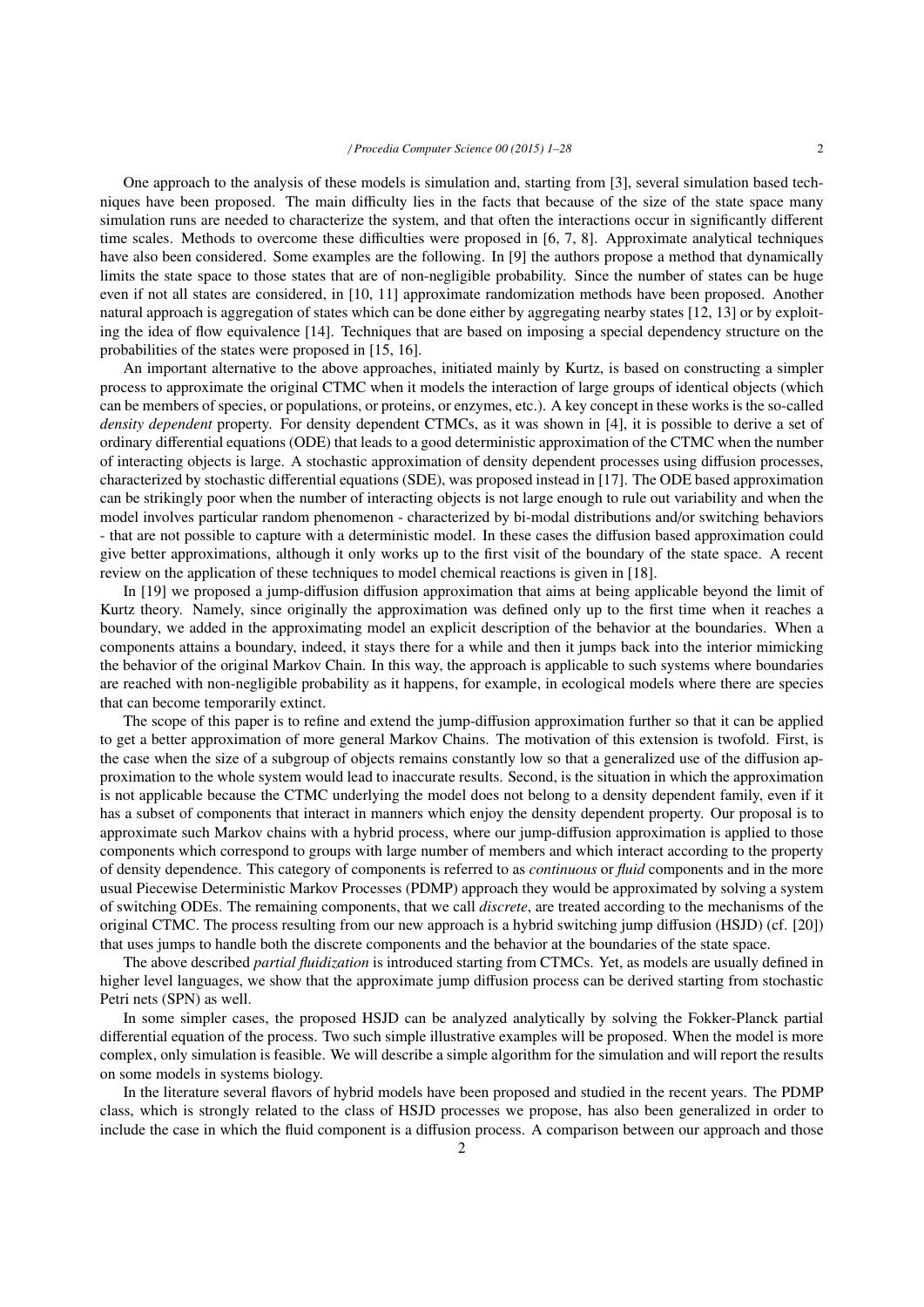proposed in the literature is deferred to Section 3.2. Petri nets with hybrid state spaces were introduced in [21] and generalized in [22]. The aim of these original proposals was both to handle systems in which the number of objects tend to become exceedingly large and to model intrinsically continuous quantities (like temperatures). Processes with hybrid state space are used also as a mean to analyze models in which not all sojourn times are exponentially distributed. In this context the continuous component of the state space is used to keep track of the age of the nonexponential durations. An important work in this direction is by Cox [23]. A recent book on hybrid switching diffusion is [20] which concentrates mainly on the mathematical theory for such processes.

This paper is organized as follows. Section 2 is devoted to provide the necessary background on density dependent families of CTMCs. In Section 3 we derive the stochastic differential equations that characterize the proposed hybrid switching jump diffusion approximation. Simple illustrative examples that can be handled analytically are shown in Section 4. Simulation based numerical illustration is provided in Section 5. Conclusions are drawn in Section 6. An Appendix contains some further material and some more details.

## 2. Background

This section is devoted to the necessary background on density dependent processes. We follow the exposition we provided in [19] adding different examples (described in 2.2 and in Appendix A) and omitting some details that are not strictly necessary to the scope of this paper. In particular, a notable difference with respect to [19] is that we do not require that the model is with bounded state space.

## *2.1. Density dependent CTMCs*

Density dependent CTMCs often arise when a model describes the interaction of groups of identical objects. The term object is used intentionally to indicate that density dependent processes are present in many contexts. When modeling biological systems the objects are, for example, enzymes, proteins or members of populations. In networks of queues the objects are customers. Informally, the necessary condition for a model to be density dependent is that the rate of the interactions depends on the density of the population levels and not on the absolute population values.

Hereinafter we provide the definitions that are necessary for the rest of the paper. We will denote with  $\mathbb{R}, \mathbb{O}, \mathbb{Z}$  and N the sets of real, rational, integer, and natural numbers, respectively. Given a positive constant, *r*, we will denote with  $\mathbb{R}^r$  the *r*–dimensional cartesian product of the space  $\mathbb{R}$ . The letter *u* will be used to indicate the time index ranging continuously between  $[0, +\infty)$  or  $[0, T]$  when specified. The discrete states of a continuous time Markov chain will be denoted as  $k$  or  $h$  and range in the state space that is included in  $\mathbb{Z}^r$ . We will always consider the abstract probability space to be given as  $(\Omega, \mathcal{F}, \mathbb{P})$ , where  $\Omega$  is a non empty set,  $\mathcal{F}$  is a  $\sigma$ -algebra on  $\Omega$  and  $\mathbb{P}$  is the probability measure. Furthermore, E will denote the expectation with respect to P. The formal definition of a family of density dependent CTMCs is the following [4].

**Definition 1.** A family of Markov chains  $X^{[N]}(u)$  with parameter N and with state space  $E^{[N]} \subseteq \mathbb{Z}^r$ , is called density dependent *iff there exists a continuous non-zero function*  $f : \mathbb{R}^r \times \mathbb{Z}^r \to \mathbb{R}$  such that the instantaneous transition rate *(intensity) from state k to state k* + *l can be written as*

$$
q_{k,k+l}^{[N]} = Nf\left(\frac{k}{N},l\right), \quad l \neq 0. \tag{1}
$$

The indexing parameter of the family, *N*, has different meanings depending on the context. It can be the size of the considered area, the total number of considered objects, or the volume in which the interactions take place. The first argument of *f* in (1) is either the density associated with state *k* (if *N* is the area or the volume of the interactions), or the normalized state (if *N* is the total population size). The second argument is the vector that describes the effect of a transition on the state. The consequence of the fact that every member of the family shares the form given in (1) is twofold. First, in every CTMC of the family, the transitions have the same effect on the state. Second, given a state *k*, the intensities of the outgoing transitions,  $q_{k,k+l}^{[N]}$ , depend on  $k/N$  (and not on the state itself), and are<br>proportional to the indexing parameter *N*. In the following we denote the set of possibl proportional to the indexing parameter *N*. In the following we denote the set of possible state changes by *C*, i.e.,  $C = \{l \mid l \in \mathbb{Z}^r, l \neq 0, \exists k \in E^{[N]} : q_{k,k}^{[N]} \}$  $\binom{[N]}{k,k+l} \neq 0$ , and the possible state changes from a given state *k* by  $C_k$ , i.e.,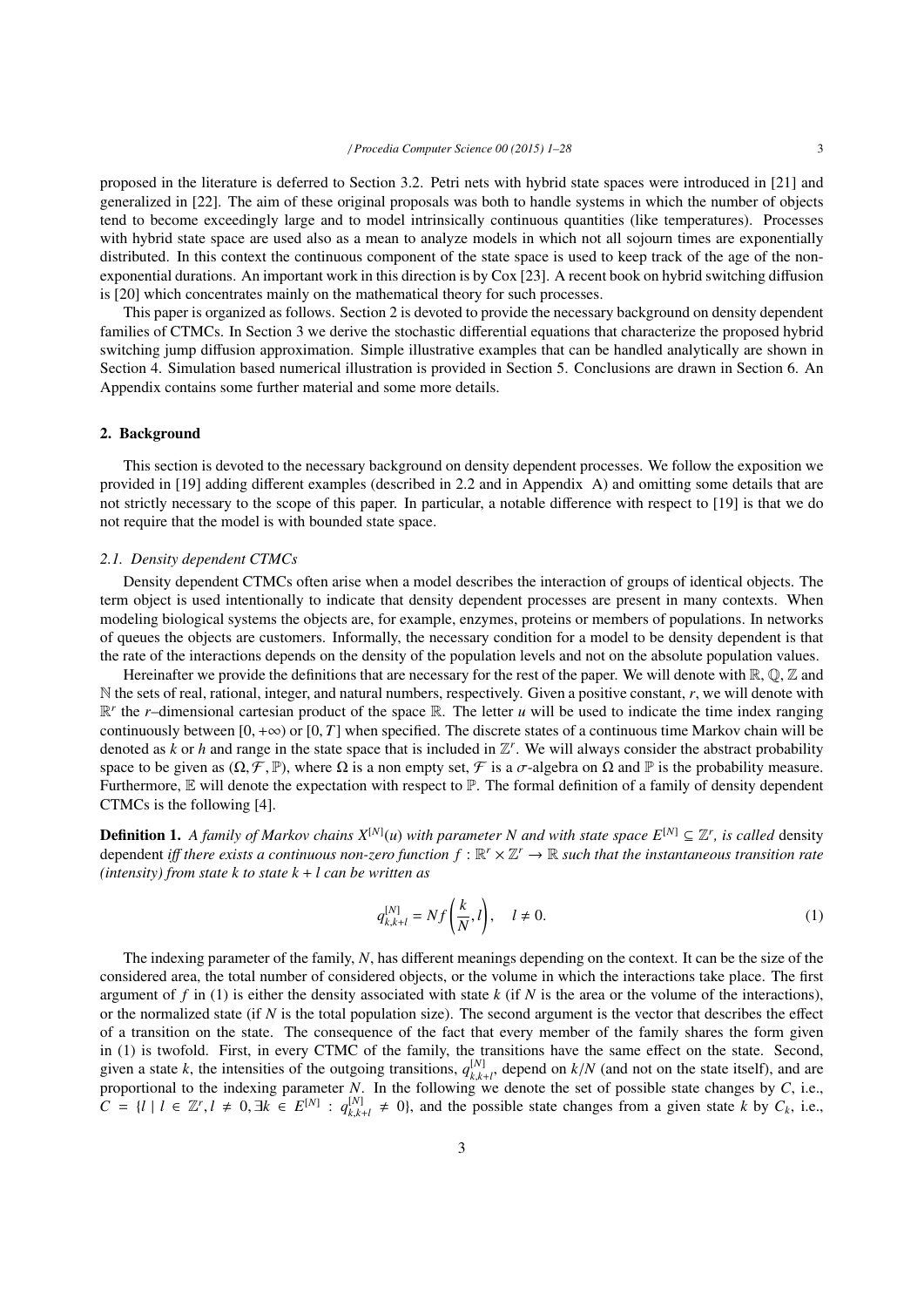$C_k = \{l \mid l \in \mathbb{Z}^r, l \neq 0, q_{k,k}^{[N]} \}$  $k_{k,k+l}^{[N]} \neq 0$ . An example for a family of density dependent CTMCs is provided in Appendix A.1.

Definition 1 can be extended in order to include a larger class of models that can still be treated in the same framework. This leads to the definition of *near density dependence* where we require that the transition rates tend to the form given in (1), when the indexing parameter tends to infinity.

**Definition 2.** A family of Markov chains  $X^{[N]}(u)$  with parameter N and with state space  $E^{[N]} \subseteq \mathbb{Z}^r$ , is called nearly density dependent *iff there exists a continuous non-zero function*  $f : \mathbb{R}^r \times \mathbb{Z}^r \to \mathbb{R}$  *such that the instantaneous transition rate (intensity) from state k to state k* + *l can be written as*

$$
q_{k,k+l}^{[N]} = N \left[ f\left(\frac{k}{N}, l\right) + O\left(\frac{1}{N}\right) \right], \quad l \neq 0.
$$
 (2)

In the following subsection we provide an example of a density dependent process. A further example and a discussion of the properties of density dependence are provided in Appendix A.

## *2.2. Mass action chemical kinetics*

Chemical reaction models with rates that follow the law of mass action are (nearly) density dependent families of Markov Chains. As an example let us consider the following chemical reactions

$$
A + B \xrightarrow{\nu_1} 2A, \ \ 2A \xrightarrow{\nu_2} A + B, \ \ 2A + B \xrightarrow{\nu_3} A + B
$$

and assume that the intensities of the reactions follow the stochastic law of mass action. This means that the intensity of a reaction is proportional to the number of distinct ways the molecules can form its input. Further, it is inversely proportional to  $V^{n-1}$  where V is the volume and *n* is the number of molecules that form the input of the reaction. The reason for this is that the bigger the volume the less probable that the molecules on the left hand side of the reaction collide. Accordingly the intensities are

$$
q_{(i,j),(i+1,j-1)} = \nu_1 \frac{i j}{V}, \quad q_{(i,j),(i-1,j+1)} = \nu_2 \frac{i(i-1)}{2V}, \quad q_{(i,j),(i-1,j)} = \nu_3 \frac{i(i-1)j}{2V^2}
$$

where we assumed that the state is described by a pair (*i*, *<sup>j</sup>*) with *<sup>i</sup>* providing the number of molecules of *<sup>A</sup>* and *<sup>j</sup>* the number of molecules of *B*. The above intensities can be rewritten as

$$
q_{(i,j),(i+1,j-1)} = Vv_1\left(\frac{i}{V}\right)\left(\frac{j}{V}\right),\ q_{(i,j),(i-1,j+1)} = V\left(\frac{v_2}{2}\left(\frac{i}{V}\right)^2 - \frac{v_2}{2V}\left(\frac{i}{V}\right)\right),\ q_{(i,j),(i-1,j)} = V\left(\frac{v_3}{2}\left(\frac{i}{V}\right)^2\left(\frac{j}{V}\right) - \frac{v_3}{2V}\left(\frac{i}{V}\right)\left(\frac{j}{V}\right)\right)
$$

where the first intensity is in exact density dependent form while the other two contain additional terms in the order of  $O(1/V)$  once *i* and *j* are fixed. It turns out that this difference does not preclude the use of the approximation framework we consider in this paper. For this reason near density dependence is introduced in Definition 2.

#### *2.3. Approximations of Density dependent CTMCs*

Let us turn our attention now to two approximations of density dependent CTMCs, the limiting deterministic process introduced in [4] and the sequence of diffusion processes introduced in [17]. Both of these approximations rely on processes with continuous state space and thus fall into the category of "fluid" approximations. The first approximation employs a set of ordinary differential equations (ODEs) with one equation per group, i.e., it provides a deterministic approximation of the stochastic behavior of the system. It was shown in [4] that, if the number of interacting objects tends to infinity, there exists a formal relation between the approximation provided by the ODEs and the original process. In practice, for a given finite number of interacting objects, the approximation is usually seen as a mean to provide the approximate expected number of objects for each group. The second approximation employs instead stochastic differential equations (SDEs) and is referred to as the diffusion approximation of the process. As it was shown in [17], also in case of the diffusion approximation there exists a formal relation between the original process and the approximation, but, in contrast to the deterministic one, this relation holds for any number of interacting objects and not only in the limiting case. A crucial difference between the two approximations is that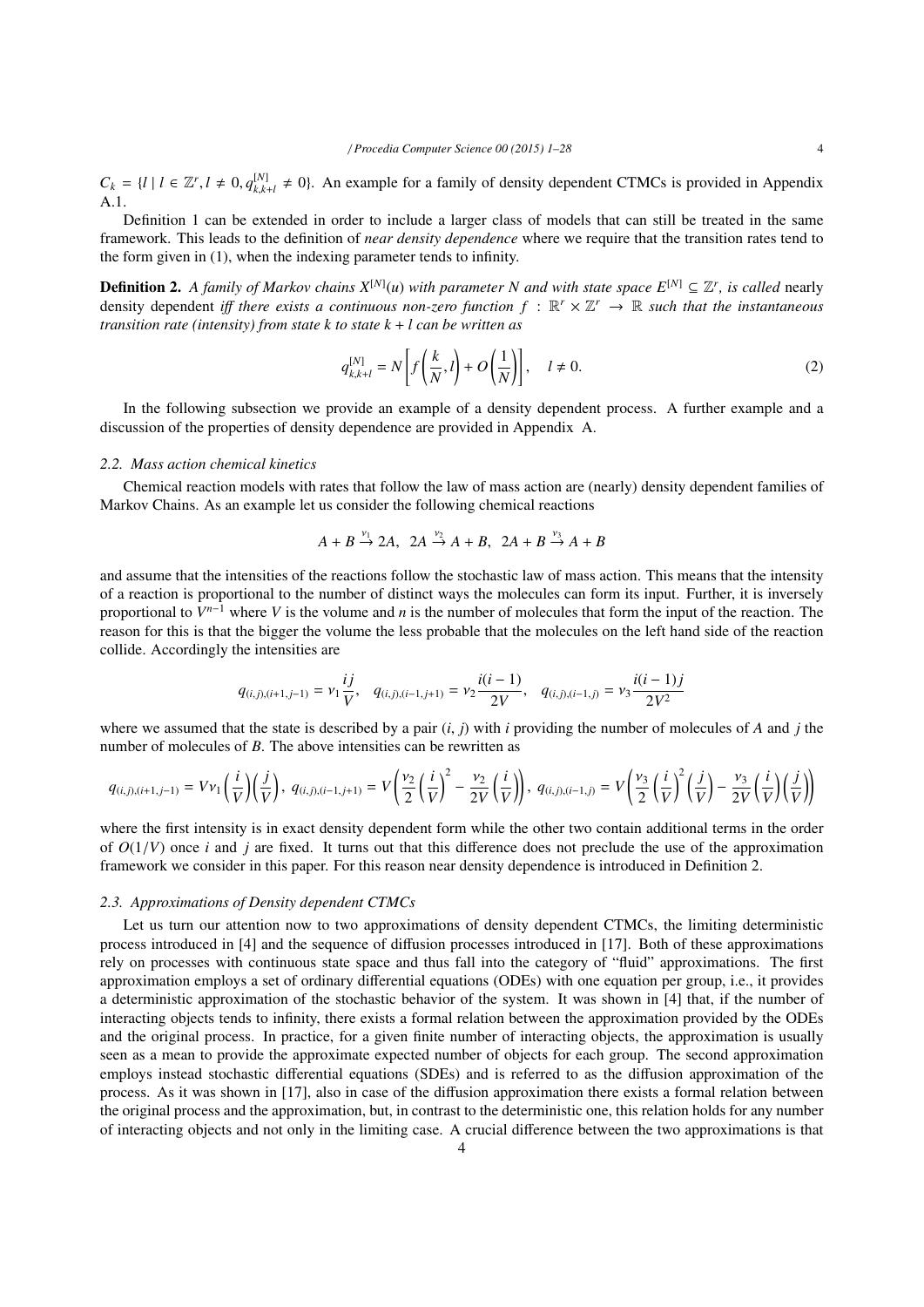In order to introduce the approximations we need to define the family of normalized CTMCs given as  $Z^{[N]}(u)$  =  $\frac{X^{[N]}(u)}{N}$  with state space  $S^{[N]}$ , which is also referred to as the density process. Note that using the normalized CTMCs the state spaces of all the members of a density dependent family are brought to the same scale, and thus become comparable.

Based on the properties summarized in Appendix A.2, the following result was shown by Kurtz in [4]. Given a nearly density dependent family of CTMCs  $X^{[N]}(u)$ , if the limit of the initial conditions tends to  $z_0$ , i.e.,

$$
\lim_{N \to \infty} Z^{[N]}(0) = \lim_{N \to \infty} \frac{X^{[N]}(0)}{N} = z_0
$$

and the function

$$
F(y) = \sum_{l \in C} l f(y, l)
$$

satisfies some relatively mild conditions, then the density process  $Z^{[N]}(u)$  converges to a deterministic function  $z(u)$ . The function  $z(u)$  solves the system of ODEs <sup>1</sup>

$$
dz(u) = F(z(u))du,
$$
  
\n
$$
z(0) = z_0.
$$
\n(3)

The convergence is in the following sense: for every  $\delta > 0$  we have

$$
\lim_{N \to \infty} \mathbb{P}\left\{\sup_{u \le T} \left|Z^{[N]}(u) - z(u)\right| > \delta\right\} = 0. \tag{4}
$$

where *T* is the upper limit of the considered finite time horizon.

The function  $z(u)$  is usually interpreted as the asymptotic mean. The difference  $Z^{[N]}(u) - z(u)$  can be seen instead as the "noisy" part of  $Z^{[N]}(u)$ . It was shown in [4] that for  $N \to \infty$  the density process  $Z^{[N]}(u)$  flattens out at its mean value and that the magnitude of the noise around the mean is<sup>2</sup>

$$
Z^{[N]}(u) - z(u) = O\left(\frac{1}{\sqrt{N}}\right).
$$
\n<sup>(5)</sup>

In practice, the convergence given in eq. (4) is often used in case of a finite *N* to approximate the stochastic process  $X^{[N]}(u) = N * Z^{[N]}(u)$  with the deterministic function  $x^{[N]}(u) = N * z(u)$ . This approximation disregards the noise term which is in the order  $N * O(1/\sqrt{N}) = O(\sqrt{N})$  that is small compared to the order of the mean (that is  $N$ ) but not in absolute terms. Moreover, it ignores every detail of the probability distribution of  $X^{[N]}(\mu)$ *N*), but not in absolute terms. Moreover, it ignores every detail of the probability distribution of *X* [*N*] (*u*) except for its mean. It is easy to see that there are cases, e.g. multimodal or highly variable distributions, where the mean gives little information about the actual location of the probability mass, cf. [24].

Let us stress that the convergence holds only if  $\lim_{N\to\infty} Z^{[N]}(0) = \lim_{N\to\infty} \frac{X^{[N]}(0)}{N}$  $\frac{N_1(0)}{N}$  = *z*<sub>0</sub>, meaning that the corresponding sequence of initial conditions  $X^{[N]}(0)$  needs to grow linearly with *N*. This implies that if  $X^{[N]}(u)$  is multivariate then each non-zero entry of the vector describing the initial state of the process has to grow with the same rate.

An approximation of a density dependent family *X* [*N*] which preserves its stochastic nature and has a better order of convergence was proposed in [17, 25]. In order to introduce this approximation, let us denote by  $H(S^{[N]})$  the convex envelope of the state space of the density process  $Z^{[N]}$  which can be seen as the potential state space of the continuous approximation of the discrete process.

<sup>&</sup>lt;sup>1</sup>Equation (3) is equivalent to the form  $\frac{d\zeta(u)}{du} = F(z(u))$ . We have chosen the "differential" form written in (3) to be consistent with the notation that will be introduced for the stochastic differential equations.

<sup>&</sup>lt;sup>2</sup>When used to compare a pair of stochastic processes  $A(u)$  and  $B(u)$ , the O notation has the following precise meaning:  $A(u) - B(u) = O(g(N))$ , for some function *g*(*N*) that is infinitesimal when  $N \to \infty$ , if and only if there exists an almost surely finite random variable  $\Gamma_T$  with finite moments of any order, such that  $\sup_{u \leq T} |A(u) - B(u)| \leq \Gamma_T g(N)$ .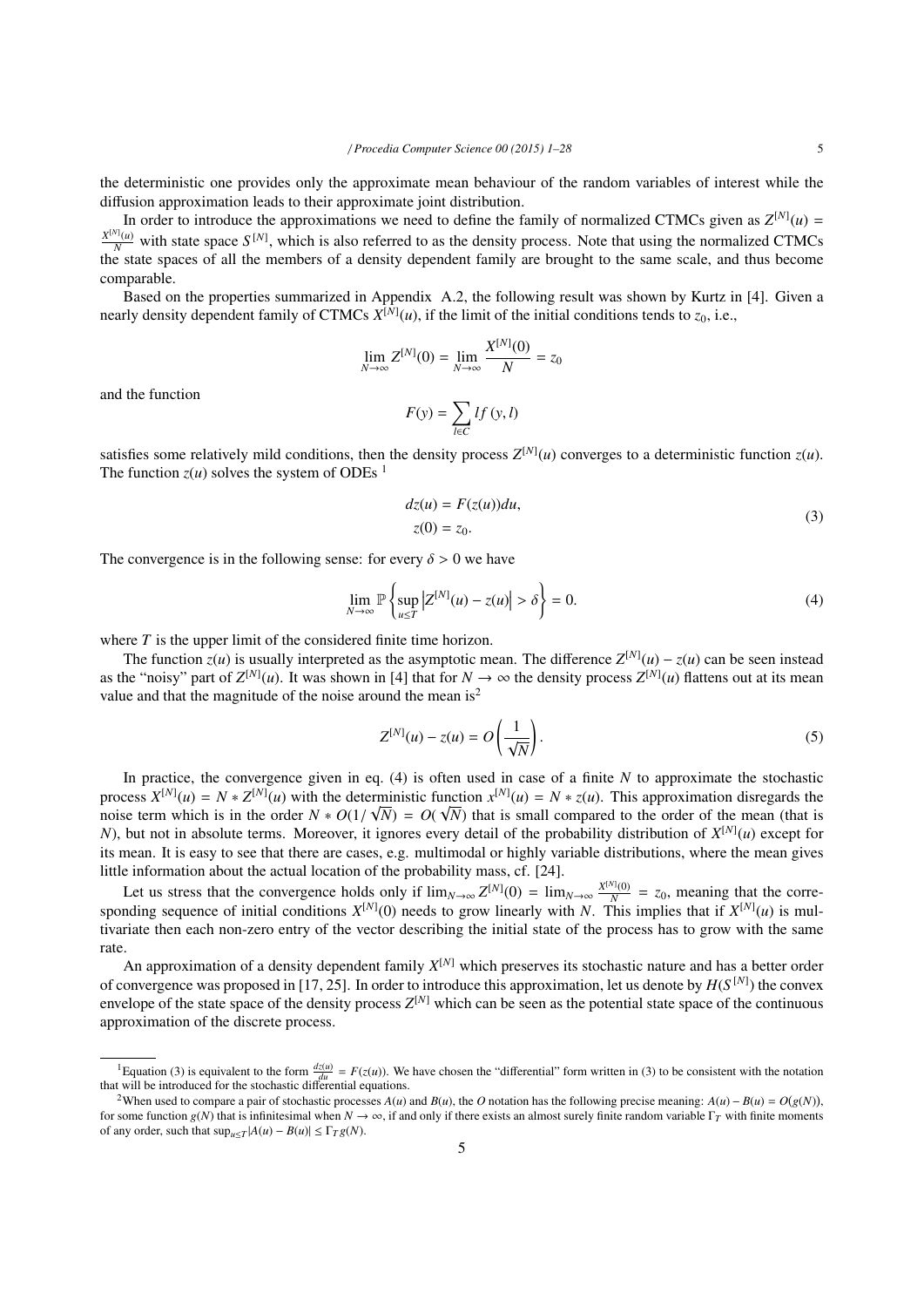In [17, 25] it has been shown that there exists an open set  $E \subset H(S^{[N]})$  (i.e., a subspace that does not contain the boundaries of  $H(S^{[N]})$ ) in which the density process  $Z^{[N]}$  can be approximated by a diffusion  $Y^{[N]}(u)$  with state space *E*. The diffusion  $Y^{[N]}(u)$  is characterized by the system of SDEs

$$
dY^{[N]}(u) = F(Y^{[N]}(u))du + \sum_{l \in C} \frac{l}{\sqrt{N}} \sqrt{f(Y^{[N]}(u), l)} dW_l(u)
$$
(6)

where the  ${W<sub>I</sub>(u)}$  are independent standard one-dimensional Brownian motions and f is given in eq. (1). The approximation holds up to the first time  $Y^{[N]}(u)$  leaves *E*.

The structure of eq. (6) is the following: the first term is the same that appears in eq. (3), while the second term represents the contribution of the noise and is responsible for the stochastic nature of the approximating process *Y* [*N*] . A further relation between eq. (6) and eq. (3) can be obtained by considering that the stochastic part of the equation is proportional to  $1/\sqrt{N}$ , meaning that as  $N \to \infty$ , this term becomes negligible and  $Y_{\infty}(u)$  solves the same ODE written<br>in eq. (3) Let us remark that the construction of such noise is not based on an ad hoc assumption in eq. (3). Let us remark that the construction of such noise is not based on an ad hoc assumption, but is derived formally from the original Markov chain.

A rigorous mathematical treatment of SDEs can be found in [26, 27] where Itō calculus is introduced. In the physical literature the notation  $\frac{dW(u)}{du} = \xi(u)$  is often used even if Brownian motion is nowhere differentiable and  $\xi(u)$ <br>is called a *noussign white noise*. This SDE approach that goes hack to the already cited [17, is called a *gaussian white noise*. This SDE approach that goes back to the already cited [17, 25] has been applied in many contexts, e.g., it is used under the name of *Langevin equations* to model chemical reactions in [28]. Let us recall that chemical reaction models are nearly density dependent.

As for the relation of the diffusion approximation and the original density process, in [17] it has been proven that, for any finite *N*, we have

$$
Z^{[N]}(u) - Y^{[N]}(u) = O\left(\frac{\log N}{N}\right) \tag{7}
$$

which, compared to eq. (5), is a better convergence rate. Thus, the process  $N * Y^{[N]}(u)$  approximates the CTMC  $X^{[N]}(u)$ which, compared to eq. (5), is a better convergence rate. Thus, the process  $N * Y^{(0)}(u)$  approximates the C with an error of order log *N* which is much lower than the  $\sqrt{N}$  of the deterministic fluid approximation.

Finally, let us stress that the approximation is valid only up to the first exit time from the open set *E*. For many applications the natural state space is bounded and closed and the process may reach the boundary of *E* in a finite time  $\tau$  with non-negligible probability. In such cases, since the approximating process  $Y^{[N]}(u)$  is no longer defined for any<br> $u > \tau$  the diffusion approximation is not applicable. To overcome this limitation suitable bound  $u \geq \tau$ , the diffusion approximation is not applicable. To overcome this limitation suitable boundary conditions must be set and this problem, that was considered neither in [17] nor in [25], will be tackled in Section 3.1.

In Appendix A.3 it is shown that density dependent families of CTMCs (including models of chemical kinetics) often arise from Stochastic Petri Nets (SPNs) models and we describe how to translate the general theory here proposed into the language of SPNs.

### 3. Jump-diffusion approximations and the hybrid switching extention

In many biological systems of practical interest the applicability of the fluid approximations we have introduced in Section 2 is limited by several factors: (a) the presence of boundaries in the state space that are visited with nonnegligible probability, (b) the explicit violation of the density dependent property, (c) the low population levels that make the fluid approximation inaccurate, and (d) the presence of "slow components" that renders the fluid approximation ineffective. The aim of this section is to introduce a new model that relies on hybrid switching jump diffusion (HSJD) processes and that is able to give a reliable approximation of Markov models for reaction networks even in the presence of these factors.

## *3.1. From CTMCs to jump di*ff*usion processes*

At the boundary of the state space, indeed, some of the state changes that are possible in the interior are not enabled any longer (e.g. an enzymatic reaction cannot occur if there are no enzyme molecules available). If the Markov chain spends some time at the boundary, it may happen that special behaviors, which do not occur or occur rarely in the interior, become significant and cause the appearance of different modes in the joint probability distribution. Such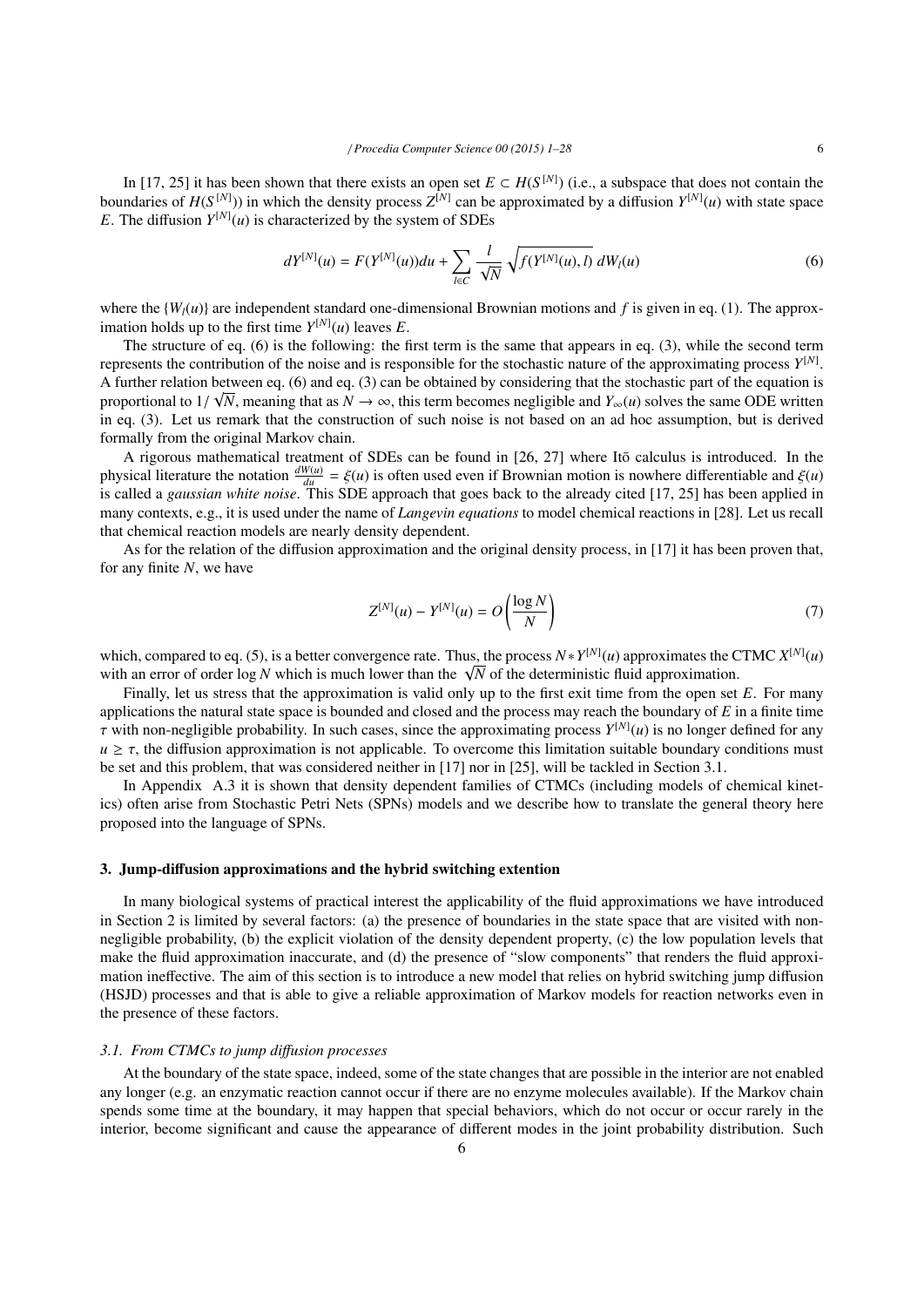multi-modal behavior cannot be captured by a deterministic approximation which at most can keep track of the mean value of the marginal distributions of each component (cf. [29]). Not even the diffusion approximation given in eq. (6) solves the problem since it is defined only in the interior of the state space and when the boundary is reached its validity ceases unless suitable boundary conditions that are not specified in the original literature are imposed. In [19] the problem was solved in the context of density dependent Markov models that are described by SPNs whose transitions fire with rates proportional to their enabling degrees (i.e., depend on the number of tokens in their input places) and whose places are all covered by P-invariants (i.e., the state space is bounded; for more details on the SPN formalism see [30]). In particular, in [19] a jump diffusion approximation has been introduced that we now recast in the more general setting of nearly density dependent models.

Let us consider a nearly density dependent Markov chain  $X^{[N]}(u)$  and its normalized version  $Z^{[N]}(u)$ .  $Z^{[N]}$  has state space  $S^{[N]} \subseteq \mathbb{Q}^r$  and it is such that the possible values of some of its components can be bounded by a minimal and/or by a maximal value. Such minimal and maximal values are present, for example, in a chemical reaction model where the number of molecules of a given chemical compound cannot become negative, or in a population model, where any given sub–population can neither become negative nor can exceed the total population size.

The instantaneous transition rates of the normalized Markov chain  $Z^{[N]}$  will be denoted by  $p_{x,x+l/N}^{[N]}$ ,  $x \in \mathbb{Q}^r$ ,  $l \in \mathbb{N}$  will use the same notation for the transition rates extended in the natural way to the *Z*<sup>*r*</sup>. We will use the same notation for the transition rates extended in the natural way to the state space of the diffusion approximation where  $x \in \mathbb{R}^r$ . Let us recall that the natural state space of the diffusion approximation *Y*<sup>[*N*]</sup>(*u*) is the convex hull of the state space of the Markov chain, *H*(*S*<sup>[*N*]</sup>) ⊂ R<sup>*r*</sup>. Notice however that *Y*<sup>[*N*</sup>] is defined only in the interior of such space and up to the first time the process visit its boundary. In order to extend the diffusion approximation to include the boundary of the state space, we introduce a new approximating process  $\tilde{Y}^{[N]}(u)$ which behaves like the diffusion approximation  $Y^{[N]}$  in the interior of the state space and that, when the boundary is reached, mimics the jump behavior of the original Markov chain. We describe the process  $\tilde{Y}^{[N]}(u)$  more formally in the following paragraphs.

In order to identify those components that are actually at their minimal or maximal values, we define a map  $B$  :  $H(S^{[N]})$  $B : H(S^{[N]}) \to \mathcal{P}(\{1, \dots, r\})$ , from the state space of the diffusion to the power set of the set of indexes, which, given a state x, provides the set of indexes of the extremal components. Hence,  $B(\tilde{Y}^{[N]}(u))$  is the s the components that are on the boundary at time  $u^3$ . Let us notice that if no components of the actual state  $\tilde{Y}^{(N)}(u)$ attain the boundaries, then  $B(\tilde{Y}^{(N)}(u)) = \emptyset$  and  $\tilde{Y}^{(N)}(u)$  has the same behavior as the diffusion  $Y^{(N)}(u)$ . As soon as  $B(\tilde{Y}^{[N]}(u))$  becomes non-empty, the set of possible state changes  $C_x = \{l \in \mathbb{Z}^r : l \neq 0, p_{x,x}^{[N]}\}$  $\begin{bmatrix} N \\ x, x+l \end{bmatrix} \neq 0$  is split dynamically (depending on the current state  $x = \tilde{Y}^{[N]}(u)$ ) into two subsets,  $\dot{C}_x$  and  $\dot{C}_x$ . The former contains those state changes that either modify a component which is extremal or which are such that the corresponding rate depends on an extremal component, i.e.

$$
\check{C}_x = \left\{ l : \exists i \in B(x) \text{ such that either } l_i \neq 0 \text{ or } \frac{\partial p_{x,x+l/N}^{[N]}}{\partial x_i} \neq 0 \right\},
$$

the latter is the complement set, i.e.  $\mathring{C}_x = C_x - \mathring{C}_x$ .

As long as the state changes included in  $C_{\tilde{Y}^{[N]}(u)}$  do not occur, the subsystem made of the components with indexes not included in  $B(\tilde{Y}^{[N]}(u))$  can still be approximated by diffusion which are analogous to eq. (6) except that the sums are restricted to the state changes in  $\mathring{C}_{\vec{Y}^{[N]}(u)}$ .

The events included in  $\tilde{C}_{\tilde{Y}^{[N]}(u)}$  encode the behavior at the boundary. We keep them discrete and we treat them as a jump process which is responsible for all the events of the type "the *i*-th component leaves the boundary". The amplitudes and the intensities of the jumps are formally taken from the original CTMC and depend on the entire state of the process, i.e., on all its components, no matter whether they are at the boundary or not. The approximating jump

<sup>&</sup>lt;sup>3</sup>Let us suppose to have a process with two components,  $X_t$  and  $Y_t$ , both bounded between 0 and 1. The map *B* applied to the vector  $(X_t, Y_t)$ <br>uns the set of the indexes of the components at the boundary. If at time  $t =$ returns the set of the indexes of the components at the boundary. If at time  $t = 7$  the process is in  $(X_7 = 0.34, Y_7 = 1)$ , the map *B* returns {2}, meaning that the second component, namely  $Y_t$ , lies on one of the boundaries.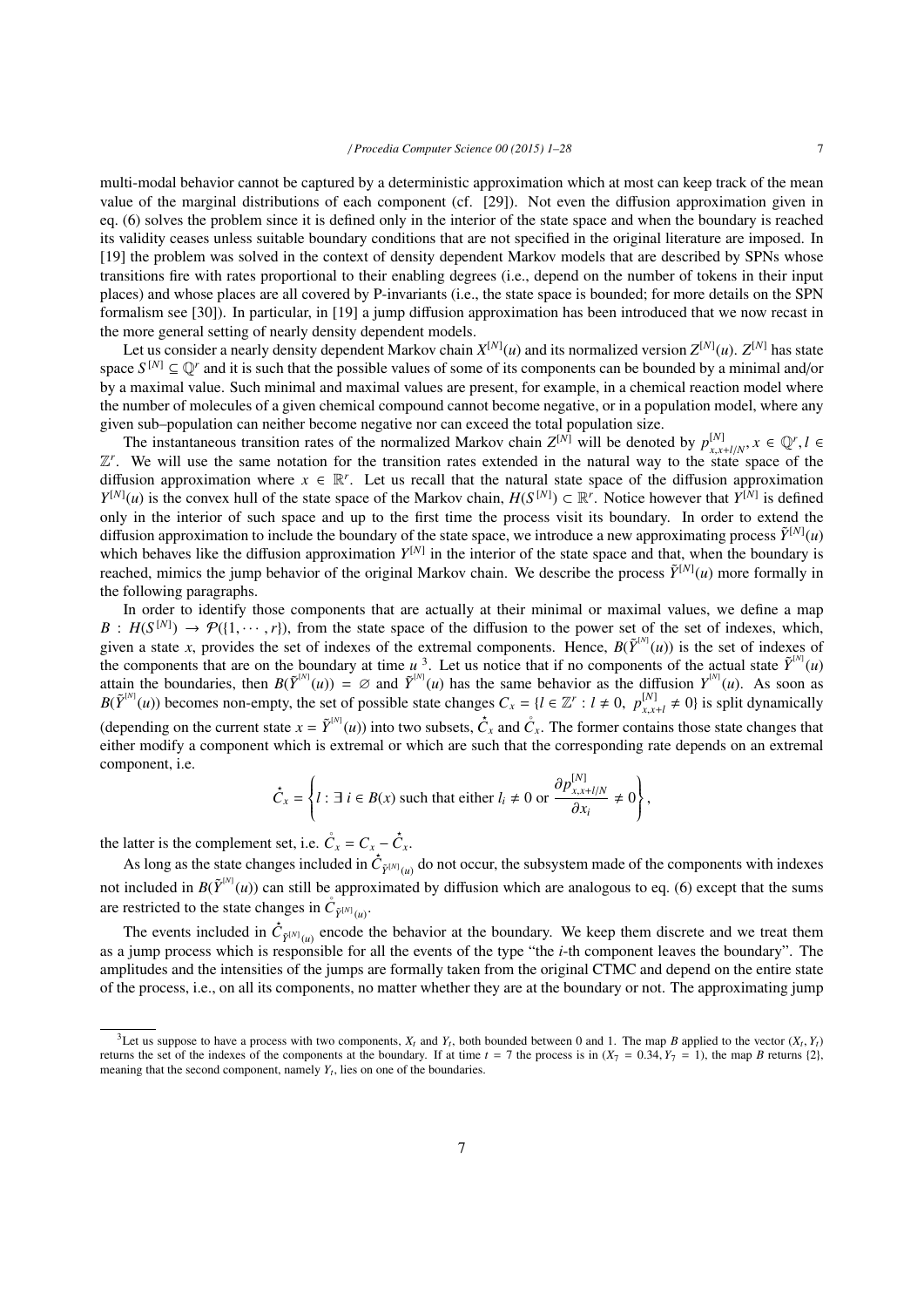diffusion  $\tilde{Y}^{[N]}(u)$  which embodies both the fluid evolution and the discrete events solves the following system of SDEs

$$
d\tilde{Y}^{^{[N]}}(u) = \sum_{l \in \overset{\circ}{C}_{\tilde{Y}^{[N]}(u)}} l f\left(\tilde{Y}^{^{[N]}}(u), l\right) du + \frac{1}{\sqrt{N}} \sum_{l \in \overset{\circ}{C}_{\tilde{Y}^{[N]}(u)}} l \sqrt{f\left(\tilde{Y}^{^{[N]}}(u), l\right)} dW_l(u) + \sum_{l \in \overset{\circ}{C}_{\tilde{Y}^{[N]}(u)}} \frac{l}{N} dM_l^{^{[N]}}(u) \tag{8}
$$

where  $M_l^{[N]}(u)$  is the counting process that describes how many events with state change *l* occurred in the time interval  $(0, u]$  and whose intensity is given by

$$
\mu_l(\tilde{Y}^{[N]}(u^-)) = p_{\tilde{Y}^{[N]}(u^-), \tilde{Y}^{[N]}(u^-)+\frac{l}{N}}
$$

which depends on the actual state of the process  $\tilde{Y}^{[N]}$  right before the jump<sup>4</sup>. Let us recall that a counting process is a stochastic process with positive, integer and increasing values. It is the natural model for the number of outcomes in a system over time. As the diffusion given in (6), also (8) has its proper mathematical definition in its integral form, where the integrals with respect to the Brownian motions  $W_l$  and with respect to the counting processes  $M_l^M$  have to be defined in the general Itô theory of integration with respect to semimartingales  $[26, 27]$ .

Equation (8) is a system of equations, one for every component of the process. This might seem contradictory with our previous description according to which only the components not included in  $B(\tilde{Y}^{(N)}(u))$  are fluidized. Let us however remark that the fluid increments in the first sum of (8) do not affect the component at the boundary since if *l* ∈  $\overset{\circ}{C_x}$  then the *i*th entry of *l* is 0 for any *i* ∈ *B*(*x*). On the other hand, a component that is not at the boundary at a given time is moved by the continuous compounding of the fluid increments that sums up with the effect of the jumps.

# *3.2. From CTMCs to hybrid switching di*ff*usions with jumps*

Many real systems violate the basic assumption that justifies the fluid approximation, i.e., that events are very frequent and cause very small state changes. An example is a Markov chain in which some of the transition rates have the nearly density dependent form of (2) and others do not. It is reasonable to "fluidize" the system partially, making the effect of the density dependent state changes continuous, but keeping the other state changes as discrete events. Another example is a Markov model whose components have values ranging in different scales. For example, when some components of the system model resources with limited availability. Even if the rates are all nearly density dependent, it is natural to consider a family of initial conditions where the components not related to the resources grow large with the indexing parameter of the family, while those modeling resources are kept fixed. Accordingly, we propose to fluidize only those components whose increase is not in contrast with the modeling assumptions. Moreover, if the transition rates follow the law of mass action given in eq. (A.6), the reactions that involve reactants of which there are only a few are typically slower than those that involve the abundant species, introducing different time scales in the reaction rates. A better approximation is achieved if the components with small values and the reactions with law rates are kept discrete, while the rest is fluidized.

Different hybrid approaches of this kind have been adopted in the literature and we list a few here for comparison. A special mention has to be done to Piecewise Deterministic Markov Processes (PDMPs, cf. [31] for the mathematical theory and [32, 33, 34, 35, 36, 37] for applications in computer science and biology) that, as we shall see, are the ODE based counterpart to our HSJD approach. Even hybrid approaches based on diffusion have already appeared in the literature, mainly using switching diffusions (see [20] for the mathematical theory and [38, 39, 40, 33] for applications) but, as far as we know, no treatment of the behavior at the boundaries has been included into such models. Other general and popular approaches to hybrid systems where the fluid components are evolving according to a diffusion have been studied in [41, 42, 33] under the name of (Generalized) Stochastic Hybrid Models. Such models have a different origin (aircraft dynamics) and have not been introduced as approximations of Markov chains. In their dynamics, reaching of the boundaries of the state place has a role, but it is a different one. Moreover, the partitioning of the state space between fluid and discrete components is static, independent of the system evolution. The specific contribution of this paper is to adopt the jump diffusion paradigm for the partially fluidized system that allows the fluid components to visit the boundaries and to jump back in the interior of the state space in almost the same way as the original chain does.

<sup>&</sup>lt;sup>4</sup>A function *f* evaluated in *u*<sup>−</sup> is defined as the left-sided limit  $f(u^-) = \lim_{x \to u^-} f(x)$ .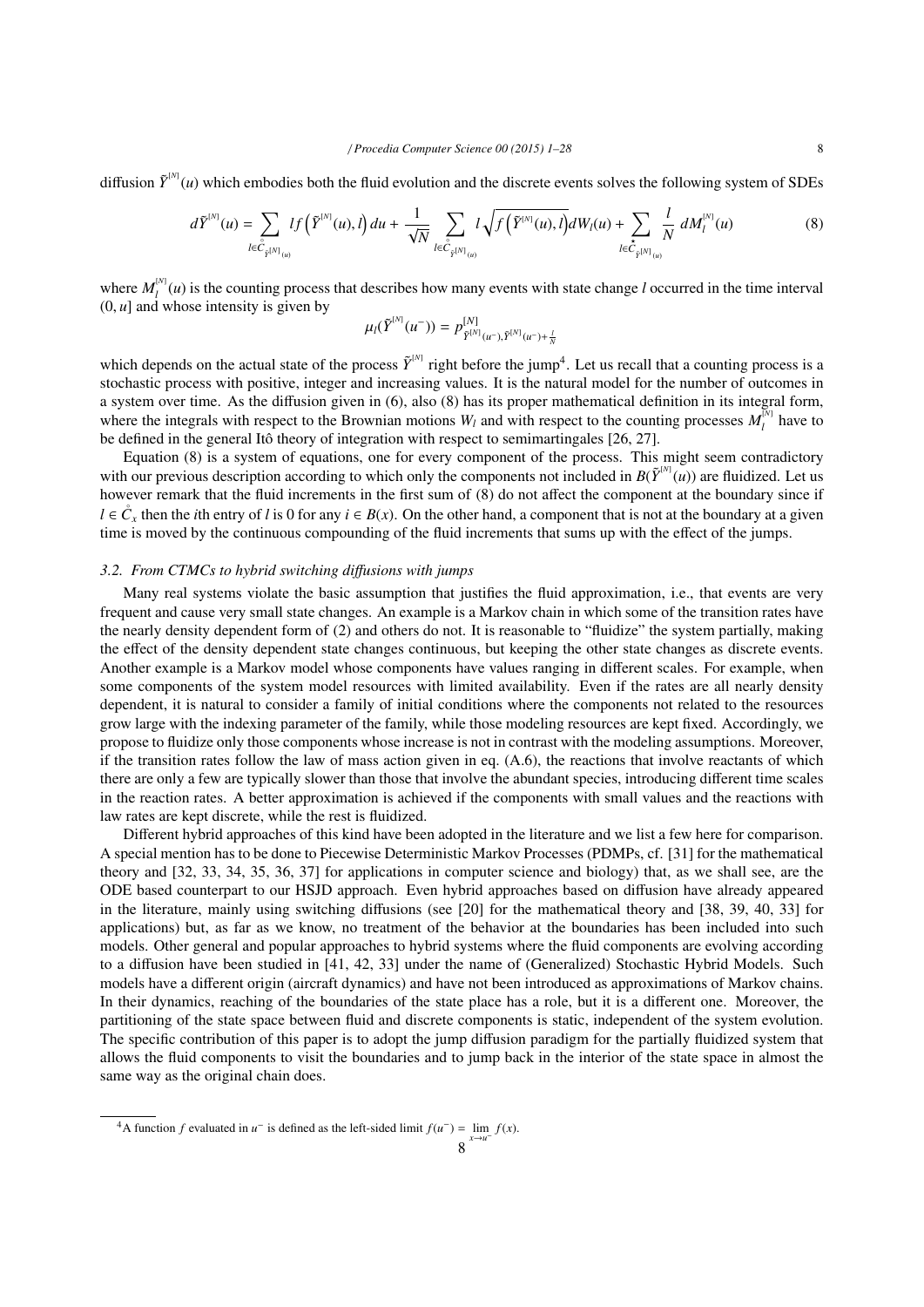For the sake of clarity, we will first introduce the process disregarding the behavior at the boundary. The machinery that allows the visit of the boundaries will be added later on.

Let us hence introduce a partial fluidization of a family of *r*-dimentional Markov chains *X* [*N*] . The formal requirements on  $X^{[N]}$  for the approximation to hold will be made clear after having introduced the necessary notation. Intuitively, we need that a subsystem of the original model containing a subset of its components and a subset of its possible state changes is nearly density dependent. This subsystem is fluidized and all the rest of the system (the "problematic" part) is left discrete.

We assume that we are given the partition of the set of indexes  $\{1, \ldots, r\}$  defined by two disjoint subsets: *F*, with cardinality *n*, and *D*, with cardinality *m* such that  $n + m = r$ , and  $F \cup D = \{1, \ldots, r\}$ . The components  $X_i^{[N]}$ ,  $i \in F$ , will be fluidized and their initial condition will be proportional to the indexing parameter *N*. will be fluidized and their initial condition will be proportional to the indexing parameter *N*. The initial condition for the components  $X_i^{[N]}$ ,  $i \in D$ , will remain instead constant as *N* increases. The partition of the components is supposed to be explicitly given as part of the model itself. The process we aim to approximate is the part to be explicitly given as part of the model itself. The process we aim to approximate is the partially scaled Markov chain  $Z^{[N]}$  in which only the components in *F* are divided by *N* (and will be approximated by a diffusion) while the components in D are kept as they are. Consequently,  $Z_i^{[N]} = X_i^{[N]}$  for all  $i \in D$  and  $Z_j^{[N]} = \frac{X_j^{[N]}}{N}$  for all  $j \in F$ . Let us denote the state space of  $Z_j^{[N]}$  by  $S'^{[N]}$ . A transition of the chain  $X^{[N]}$  causes a state change from state *k* to state  $k + l$ with a rate  $q_{k,k+l}^{[N]}$ . The corresponding transition of the partially scaled chain  $Z^{[N]}$  moves the chain from state *x* to state  $x + l'$  with rate  $p_{x}^{[N]}$  $\begin{cases} [N] \binom{N}{x,x+l'} = q_{k,k+l}^{[N]}$  where the state change l' is such that  $l'_i = l_i$  for all  $i \in D$  and  $l'_j = \frac{l_j}{N}$  of the components requires to partition the possible state changes  $C = \{l \in \mathbb{Z} \}$  $\frac{l_j}{N}$  for all  $j \in F$ .

The partition of the components requires to partition the possible state changes  $C = \{l \in \mathbb{Z}^r : l \neq 0 \text{ and } \exists x$ :  $p_{r,n}^{[N]}$  $N_x$ ,  $\neq 0$  into two disjoint sets  $C^F$  and  $C^D$ , which distinguish the fluid events that happen continuously by diffusion  $\alpha$ ,  $\alpha$ ,  $\alpha$ ,  $\beta$  and the discrete ones that happen by jumps. This partitioning is made o and the discrete ones that happen by jumps. This partitioning is made on the basis of the following criteria. Those transitions that modify the discrete components necessarily cause discrete increments and hence belong to *C <sup>D</sup>*. The events whose rates depend on a discrete component are also treated as discrete because their rates could be too slow and the number of involved object could be too few to justify a continuous approximation. The remaining events, which are with rates in the nearly density dependent form, are in  $C<sup>F</sup>$ . Formally we have

$$
C^{F} = \left\{ l \in C: l_{i} = 0 \text{ and } \frac{\partial p_{x,x+l'}^{[N]}}{\partial x_{i}} = 0, \forall i \in D, x \in S^{\prime [N]} \right\}
$$

Let us remark that the condition  $l_i = 0$ ,  $\forall i \in D$ , is strictly necessary for preserving the discreteness of the components in *D* while the condition regarding the transition rates is introduced mainly to increase the quality of the approximation and might be dropped in the case one needs to simulate the model faster (but obviously with less accuracy). The remaining state changes are included in  $C^D = C - C^F$ . Let us stress that the above partition of the state changes is static, i.e., it does not depend on the current state of the process.

We approximate the partially scaled process  $Z^{[N]}$  with the process  $\Upsilon^{[N]}$  whose components evolve with hybrid switching jump diffusion dynamics described by the following equations:

$$
d\Upsilon_{j}^{[N]}(u) = \sum_{l \in C^{F}} l_{j} f(\Upsilon^{[N]}(u), l) du + \sum_{l \in C^{F}} \frac{l_{j}}{\sqrt{N}} \sqrt{f(\Upsilon^{[N]}(u), l)} dW_{l}(u) + \sum_{l \in C^{D}} \frac{l_{j}}{N} dJ_{l}^{[N]}(u), \qquad j \in F,
$$
  

$$
d\Upsilon_{i}^{[N]}(u) = \sum_{l \in C^{D}} l_{i} dJ_{l}^{[N]}(u), \qquad i \in D
$$
 (9)

where  $J_l^{[N]}(u)$  is the process counting the events that causes a partially scaled state change *l'* (corresponding to a state change  $\hat{l}$  in the original chain) which occurred in the time interval  $(0, u]$  and whose intensity is given by

$$
\nu_l(\Upsilon^{[N]}(u^-)) = p^{[N]}_{\Upsilon^{[N]}(u^-),\Upsilon^{[N]}(u^-)+l'} \tag{10}
$$

In order to include the behavior on the boundary of the state space for the components in  $F$ , we proceed as explained in the previous section. The set  $C<sup>F</sup>$  is split dynamically (depending on the current state of the process *x*) into two subsets  $\overline{C}_x^F$  and  $\overline{C}_x^F$  defined as

$$
\check{C}_x^F = \left\{ l \in C^F : \exists i \in B(x) \cap F \text{ such that either } l_i \neq 0 \text{ or } \frac{\partial p_{x,x+l'}^{[N]}}{\partial x_i} \neq 0 \right\},\
$$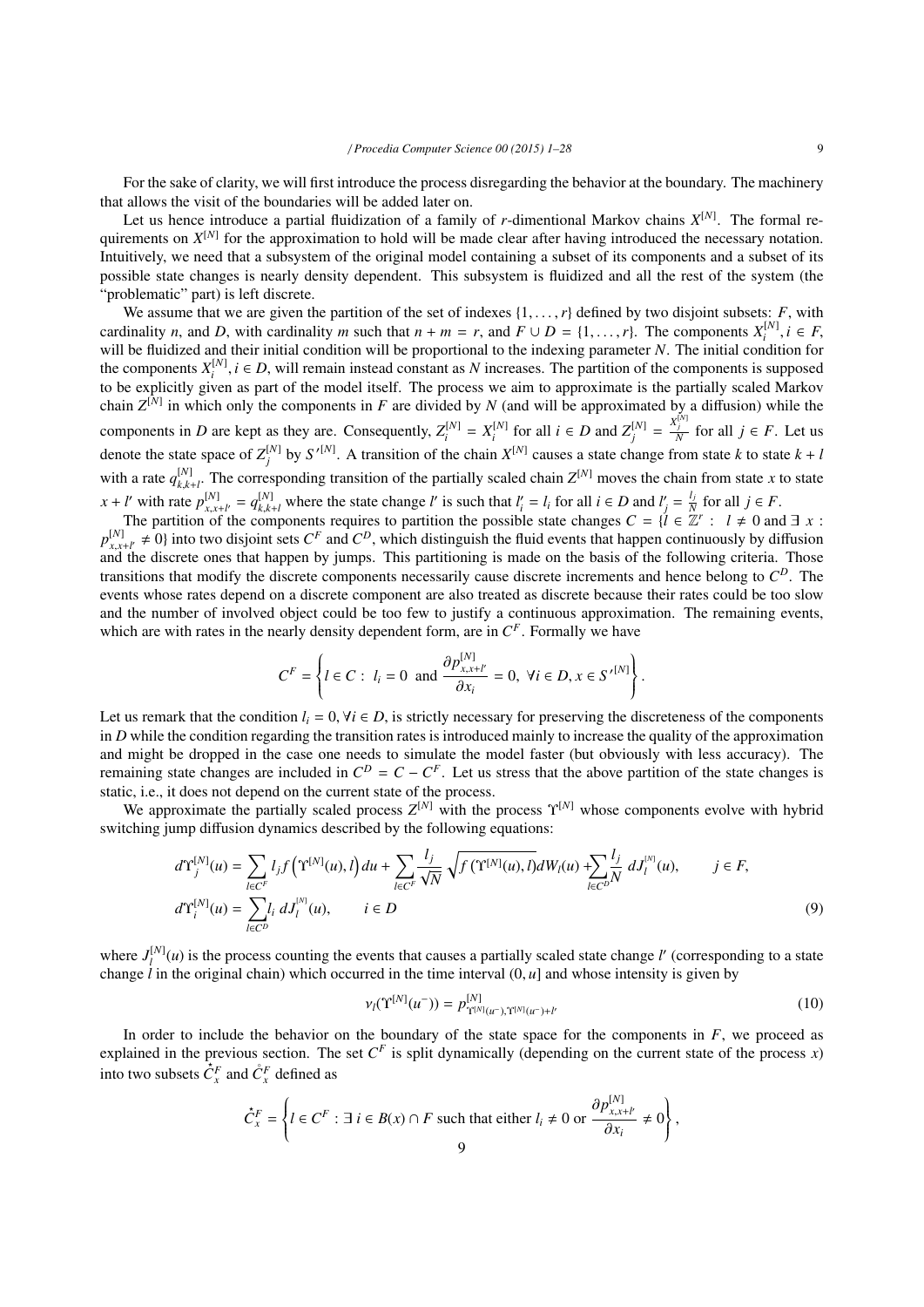and  $\mathring{C}_x^F = C^F - \mathring{C}_x^F$ , respectively. Finally, the hybrid switching jump diffusion process  $\tilde{\Upsilon}^{[N]}(u)$  accounting both for the hybrid definition of the model and for the boundary conditions is given as

$$
d\tilde{\Upsilon}_{j}^{[N]}(u) = \sum_{l \in \tilde{C}_{\tilde{\Upsilon}^{[N]}(u)}} l_{j} f(\tilde{\Upsilon}^{[N]}(u), l) du + \sum_{l \in \tilde{C}_{\tilde{\Upsilon}^{[N]}(u)}} \frac{l_{j}}{\sqrt{N}} \sqrt{f(\tilde{\Upsilon}^{[N]}(u), l)} dW_{l}(u) + \sum_{l \in C^{D} \cup \tilde{C}_{\tilde{\Upsilon}^{[N]}(u)}} \frac{l_{j}}{N} dJ_{l}^{[N]}(u), \qquad j \in F,
$$
  

$$
d\tilde{\Upsilon}_{i}^{[N]}(u) = \sum_{l \in C^{D}} l_{i} dJ_{l}^{[N]}(u), \qquad i \in D,
$$
\n(11)

where, again,  $J_l^{[N]}(u)$  is the process counting the events that cause a partially scaled state change *l'* (corresponding to a state change *l* in the original chain) which occurred in the time interval  $(0, u]$  and whose intensity is given by

$$
\nu_l(\Upsilon^{[N]}(u^-)) = p_{\Upsilon^{[N]}(u^-),\Upsilon^{[N]}(u^-)+l'}^{[N]}.
$$
\n(12)

The resulting process is a *hybrid switching jump di*ff*usion* in which the jumps account both for the jumps of intrinsically discrete components and for the jumps out of the boundaries of the fluid components. Let us remark that *hybrid* jump diffusions are not a generalization of jump diffusion processes. On the contrary they can be seen as a special case, since the discrete component can simply be described as a jump-diffusion process that does only have jumps and no diffusion.

Let us note that in the limit when  $N \to \infty$  the noise in the first equation of (11) vanishes and the model becomes a PDMP in which the discrete components modulates the ODE and the fluid levels have an influence on the intensity (12) of the jumps. The mathematical theory of hybrid switching diffusions together with the special case of PDMP can be found in the recent monograph [20] where also some hybrid switching jump-diffusions are briefly sketched in the appendix.

# *3.3. Simulation of the proposed hybrid switching jump di*ff*usion*

From (11) an Euler scheme based, approximate simulation algorithm can be derived directly. Assume that the state of the process is known at time *u* and that we aim to simulate the process in a short time interval. The length of this interval is  $\Delta t$  if no discrete state change occurs in [ $u, u + \Delta t$ ] and it is shorter otherwise. First, we check if a discrete state change occurs in the time interval  $[u, u + \Delta t]$ . For this purpose, we generate an exponential random variable whose rate,  $\nu$ , is equal to the sum of the intensities of the involved counting processes, i.e.,  $\nu = \sum_{l \in C^D \cup \mathcal{C}_{\tilde{\gamma}^{[N]}(u)}^{\tilde{\gamma}^{[N]}} \nu_l(\hat{\Upsilon}^{[N]}(u))$ . Let us denote this random variable by *r*. If  $r > \Delta t$  then no discrete state change occurs in the considered interval. If  $r \leq \Delta t$ then we have to simulate which counting process generates the event. This is done by generating a discrete random variable according to a discrete probability distribution with mass function  $m_l = v_l(\Upsilon^{[N]}(u))/v$  with  $l \in C^D \cup \hat{C}_{\tilde{\Upsilon}^{[N]}(u)}^F$ . We denote the resulting random variable by k. In order to simulate the diffusion we need to generate  $|\mathring{C}_{\tilde{\Upsilon}^{[N]}(u)}^{F}|$  random variables according to the standard normal distribution. Let us denote these random variables by  $W_l'$  with  $l \in \mathring{C}_{\tilde{Y}^{[N]}(u)}^F$ . Having generated the above random numbers the state of the process is updated first according to

$$
\tilde{\Upsilon}_{j}^{[N]}(u + \min(r, \Delta t)) = \tilde{\Upsilon}_{j}^{[N]}(u) + \sum_{l \in \hat{C}_{\tilde{\Upsilon}^{[N]}(u)}} l_{j}f(\tilde{\Upsilon}^{[N]}(u), l) \min(r, \Delta t) + \sum_{l \in \hat{C}_{\tilde{\Upsilon}^{[N]}(u)}} \frac{l_{j}}{\sqrt{N}} \sqrt{f(\tilde{\Upsilon}^{[N]}(u), l)} W'_{l} \sqrt{\min(r, \Delta t)} +
$$

$$
I(r \le \Delta t) \frac{l_{k}}{N} \qquad j \in F
$$

$$
\tilde{\Upsilon}_{i}^{[N]}(u + \min(r, \Delta t)) = \Upsilon_{i}^{[N]}(u) + I(r \le \Delta t)l_{k} \qquad i \in D
$$

where *I* is the indicator function. Due to the presence of the diffusion, it is possible that the previous update results in a state in which some components are smaller than their possible minimal or larger than their possible maximal values. If a component is smaller (greater) than its minimal (maximal) value then we set it to its minimal (maximal) value. In other words, we simulate the process in  $[u, u + \Delta t]$  as if it was unbounded and subsequently we test whether the process left its valid state space. If  $\Delta t$  is sufficiently small then the above simulation procedure results in traces that reflect properly the behavior of the original process. The choice of ∆*t* can be made on the basis of the actual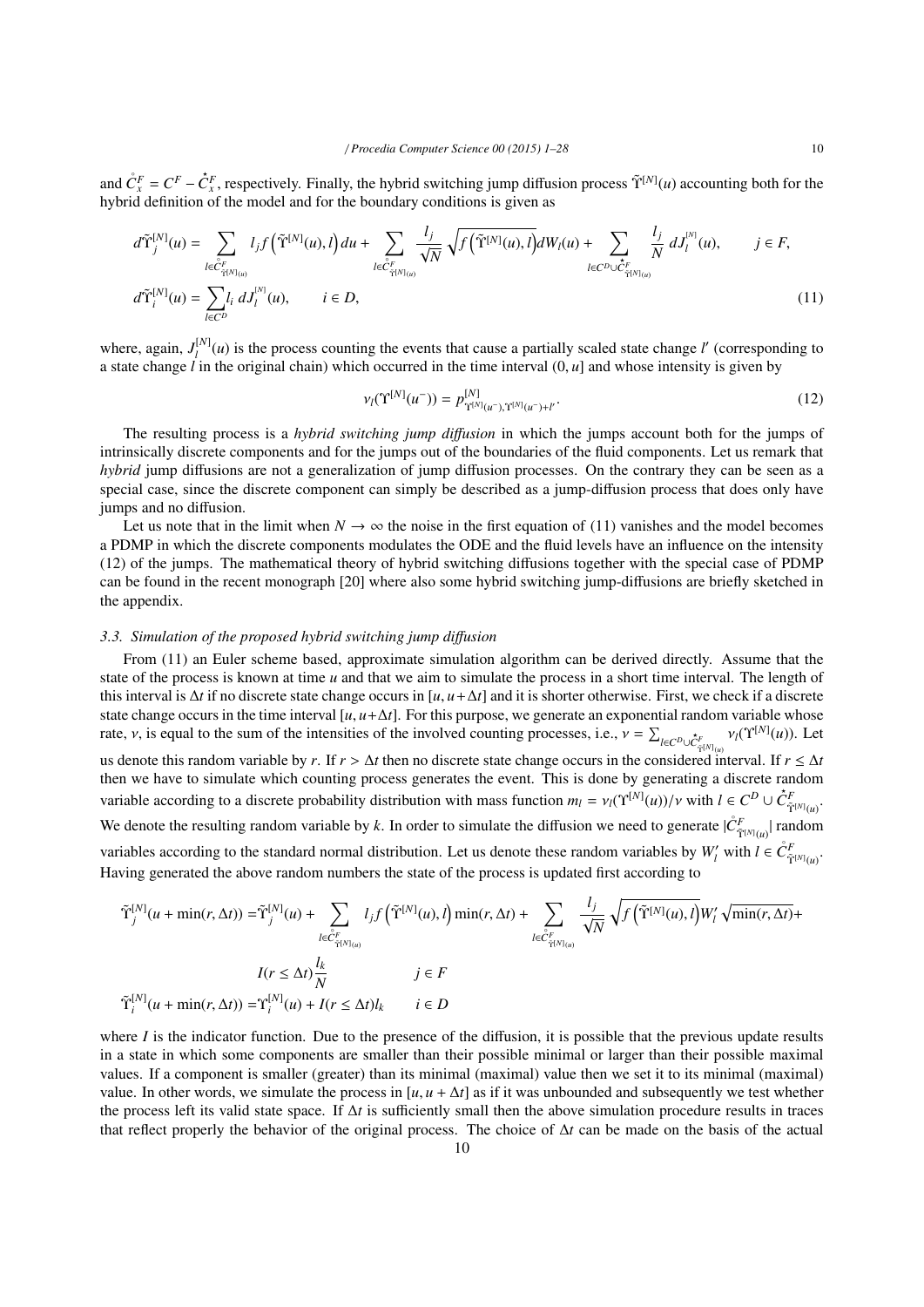state of the process by taking into account the maximum among the drifts. We found that for our examples  $\Delta t =$  $\max \left\{ l_j f\left(\tilde{\Upsilon}^{[N]}(u), l\right) \text{ with } l \in \mathcal{C}^F_{\tilde{\Upsilon}^{[N]}(u)} \right\}$  $\int_{0}^{1}$  /100 is a reasonable compromise between execution time and precision. A more implementation oriented description of the simulation algorithm is provided in Appendix B.

Note that with this simulation approach the borders are reached with delay. For instance, if a component is positive at time *u* and it is updated to a negative value at time  $u + \Delta t$ , then we assume that the process reached level 0 at time  $u + \Delta t$ . It can also happen that we miss the fact that the process reached a border. Indeed there is a positive probability that an unbounded diffusion process is positive at time *u* and at time  $u + \Delta t$  and it is negative somewhere inside [ $u, u + \Delta$ ]. With sufficiently small ∆*t* this causes insignificant imprecision. A more precise treatment of the borders, with which the time when the process reaches the border is estimated more precisely, is possible and we plan to experiment with it in the future.

Let us remark that the simulation algorithm described above is similar to the hybrid stochastic simulation methods based on dynamic partitioning (e.g., [? ? ]). The main difference is that, while these hybrid simulation methods were derived heuristically through clever simulation speed ups, our simulation algorithm arises by applying a simple Euler discretization scheme to the SDEs (11) that describe the approximating HSJD model.

### 4. Analytic calculation

In the previous section we proposed a stochastic process, namely a hybrid switching jump diffusion (HSJD), to approximate a class of CTMCs. In the case when the system contains a single fluid component, the process (11) reduces to the *elementary return process* studied by Feller in<sup>5</sup> [43, 44]. In this section we illustrate the possibility of calculating the distribution of the involved quantities by numerical integration of the Fokker-Plank equations there introduced. To this end, we first analyze a simple model without switching and then extend it with a switch.

Let us consider the so called *crazy clock reaction* (cf. [45] and references quoted therein). It is an autocatalytic system composed of two reactions,  $A \rightarrow B$  and  $A + B \rightarrow 2B$ , and initial state (*N*, 0) corresponding to *N* molecules of type A and 0 molecules of type B. The intensities associated with the two transitions in state  $(i, j)$  are  $\lambda_1 i$  and  $\lambda_2 i j/N$ , respectively. The second reaction is usually much faster since it has a quadratic rate, but it cannot occur until the first molecule of *B* has been produced by means of the first reaction.

As both reactions transform one *A* into one *B*, we have the invariant  $i + j = N$  and hence a single variable is sufficient to describe a state. In the following we will use the number of *A*s as state descriptor. In the associated CTMC the intensity of the possible transitions is  $q_{(i),(i-1)} = \lambda_1 i + \lambda_2 i(N - i)/N$ . Accordingly, the function *f* required by Definition 1 is

$$
f(x, l) = \begin{cases} \lambda_1 x + \lambda_2 x(1 - x) & \text{if } l = -1\\ 0 & \text{otherwise} \end{cases}
$$

We evaluate the model with  $\lambda_1 = 3$ ,  $\lambda_2 = 6000$  and  $N = 1000$ . Note that after normalization the variable  $x = \frac{i}{N}$  is between 0 and 1.

Since there is no switch in the model, the HSJD approximation can be derived from (8), assuming the following form

$$
d\tilde{Y}^{^{[N]}}(u) = -I\left(0 < \tilde{Y}^{^{[N]}}(u) < 1\right) \left(f\left(\tilde{Y}^{^{[N]}}(u), -1\right)du + \frac{1}{\sqrt{N}}\sqrt{f\left(\tilde{Y}^{^{[N]}}(u), -1\right)}dW_{-1}(u)\right) \\
 \quad -I\left(\tilde{Y}^{^{[N]}}(u) = 1 \text{ or } \tilde{Y}^{^{[N]}}(u) = 0\right) \frac{1}{N}dM^{^{[N]}}(u) \tag{13}
$$

where *I* is the indicator function and the intensity of the counting process,  $M^{[N]}(u)$ , is  $N f(\tilde{Y}^{[N]}(u), -1)$ , that is  $N \lambda_1$ <br>when  $\tilde{Y}^{[N]}(u) = 1$  and 0 when  $\tilde{Y}^{[N]}(u) = 0$ . In (13) the first term on the righ when  $\tilde{Y}^{[N]}(u) = 1$  and 0 when  $\tilde{Y}^{[N]}(u) = 0$ . In (13) the first term on the right hand side accounts for the drift and for the diffusion which is "switched off" when the process is at the upper boundary. The second term is the jump process that moves the process away from the upper boundary. The initial condition is  $\tilde{Y}^{(N)}(0) = 1$ . Let us remark again that at the lower boundary *<sup>f</sup>*(0, <sup>−</sup>1) <sup>=</sup> 0 and hence the intensity of the jumps is zero so that the lower boundary is absorbing.

<sup>5</sup>The elementary return process is described in details in [43], but be aware of the numerous misprints in the formulae of that paper. A less readable, but misprint free version is contained in [44].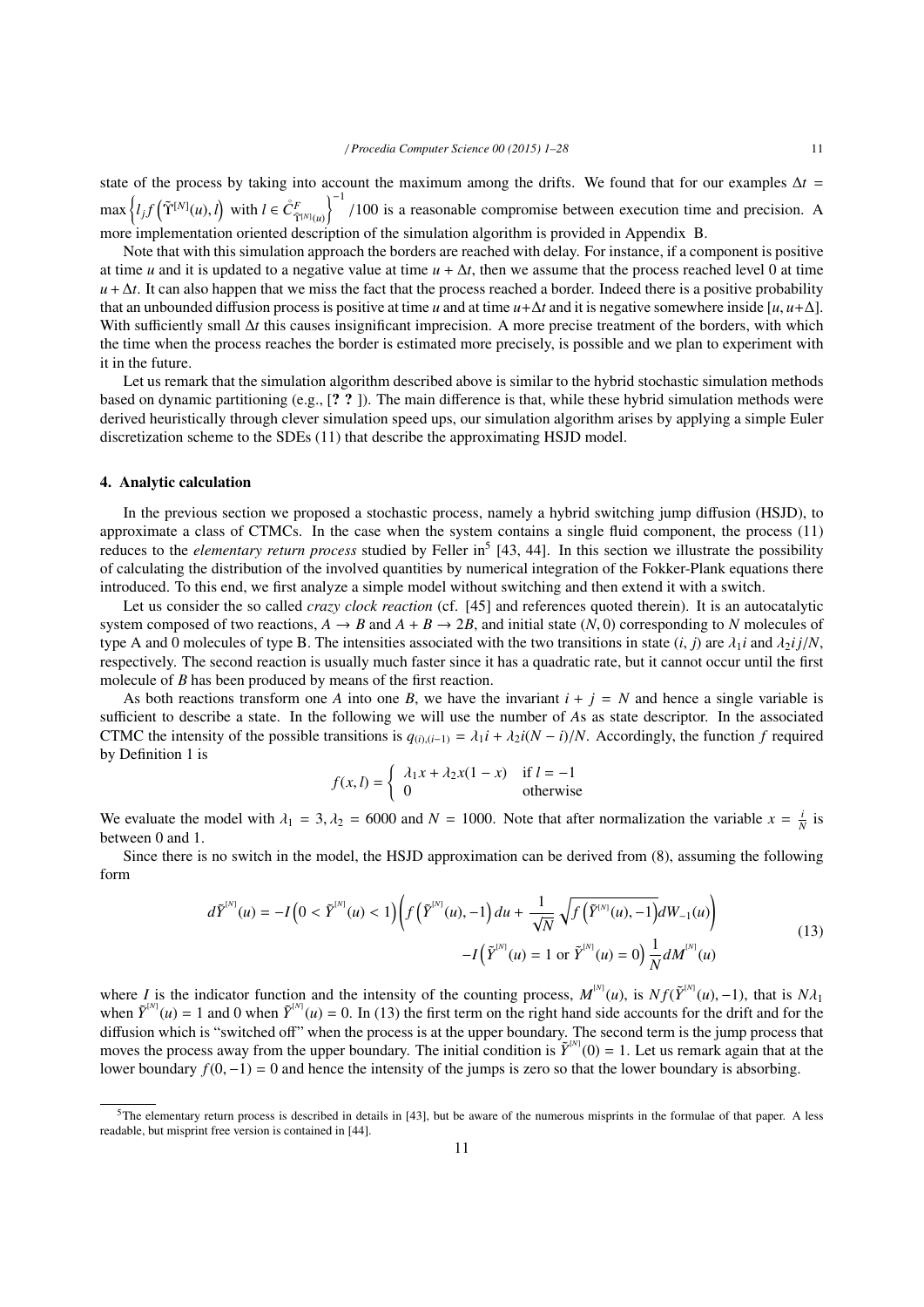The probability density function (pdf) of the quantity of *A*s at time *u* is mixed, it has a probability mass at the boundaries (at  $x = 0$  and at  $x = 1$ ) and it is continuous elsewhere. The continuous part will be denoted by  $\pi(u, x)$ , i.e.,

$$
\pi(u, x) = \frac{\partial}{\partial x} \mathbb{P}\left\{\tilde{Y}^{[N]}(u) \leq x | \tilde{Y}^{[N]}(0) = 1\right\} \text{ for } 0 < x < 1
$$

We will refer to the probability masses as  $\pi_0(u)$  and  $\pi_1(u)$ , i.e.,

$$
\pi_0(u) = \mathbb{P}\left\{\tilde{Y}^{[N]}(u) = 0 | \tilde{Y}^{[N]}(0) = 1\right\}, \ \ \pi_1(u) = \mathbb{P}\left\{\tilde{Y}^{[N]}(u) = 1 | \tilde{Y}^{[N]}(0) = 1\right\},\
$$

Furthermore, we will denote by  $\pi(u, 0^+)$  and  $\pi(u, 1^-)$  the limit values of the continuous density at 0 and 1, respectively.<br>The time evolution of  $\pi(u, x)$  is described by a Fokker-Planck partial differential equation (

The time evolution of  $\pi(u, x)$  is described by a Fokker-Planck partial differential equation (PDE) equipped with the suitable boundary conditions [43]. We have

$$
\frac{\partial}{\partial u}\pi(u,x) = \frac{\partial}{\partial x}\left(f(x,-1)\pi(u,x)\right) + \frac{\partial^2}{\partial x^2}\left(\frac{f(x,-1)}{2N}\pi(u,x)\right) + \delta\left(1-\frac{1}{N}\right)Nf(1,-1)\pi_1(u) \quad \text{for } 0 < x < N \tag{14}
$$

where  $\delta(y)$  denotes a Dirac delta distribution centered at *y*. In (14) on the right hand side, the first term corresponds to the drift of the process, the second to the diffusion coefficient (and these two are standard in Fokker-Planck equations) while the third describes the way the process "jumps away" from the upper boundary. This last term contains a Dirac distribution because the level reached after the jump has a deterministic distribution. It takes into account also the intensity of the corresponding rate of the original CTMC,  $N_f(N, -1)$ , and depends on the probability mass at  $x = 1$  as well. The boundary condition at the upper boundary is given by

$$
\frac{\partial}{\partial u}\pi_1(u) = -f(1,-1)\pi(u,1^{-}) - \frac{\partial}{\partial x}\left(\frac{f(x,-1)}{2N}\pi(u,x)\right)\Big|_{x=1^{-}} - Nf(1,-1)\pi_1(u)
$$

where the first two terms provide the rate of net probability flux toward the upper boundary at time *t* and the third term is the flux exiting from the boundary due to the jumps. At the lower boundary we have *<sup>f</sup>*(0, <sup>−</sup>1) <sup>=</sup> 0 which means that both the drift and the diffusion coefficient are 0. Nevertheless, thanks to the diffusion the lower boundary is reachable. This boundary is absorbing and the probability mass can be calculated simply by

$$
\pi_0(u) = 1 - \pi_1(u) - \int_0^1 \pi(u, x) dx
$$

The initial condition is

$$
\pi_0(u) = 0
$$
  $\pi_1(u) = 1$   $\pi(0, x) = 0$ , for every  $0 < x < N$ 

which means that the initial level is 1 with probability 1 (note that we deal with the normalized process). Since both boundaries are regular (cf. [43]), to single out the correct solution we need to impose the following further boundary conditions

$$
\pi(u, 1^{-}) = 0
$$
 and  $\lim_{x \to 0^{+}} x^{2} \pi(u, x) = 0.$ 

The PDE in (14) together with the boundary and initial conditions can be solved numerically by discretizing the involved variables (*u* and *x*) and by applying a finite volume scheme. In Figure 1 we depict the distribution of the unnormalized quantity of *A*s for two time points. The figures show three probability mass functions (pmf). The first one was obtained by solving the original CTMC, the second was calculated by the finite volume scheme applied to the PDE given in  $(14)$  and the third was obtained by simulating the HSJD given in  $(13)$ . We created  $10<sup>6</sup>$  simulation traces, which took about two hours to complete, and still insufficient to produce a smooth pmf. The finite volume scheme for the PDE was implemented in scientific python and the calculations took about 10 seconds. There is a good agreement between the results based on simulation and those based on the PDE. The comparison against the pmf obtained based on the CTMC reveals that the HSJD is a good approximation of the original process. In Figure 2 we depicted the average amount of *A*s obtained from the original CTMC, from the HSJD approximation (using the PDE) and from the ODE approximation. There is a large time interval where the ODE approximation gives largely imprecise idea of the amount of As in the system. At time  $u = 0.002$  the ODE curve is at about 12 while the mean in the original model is at about 127.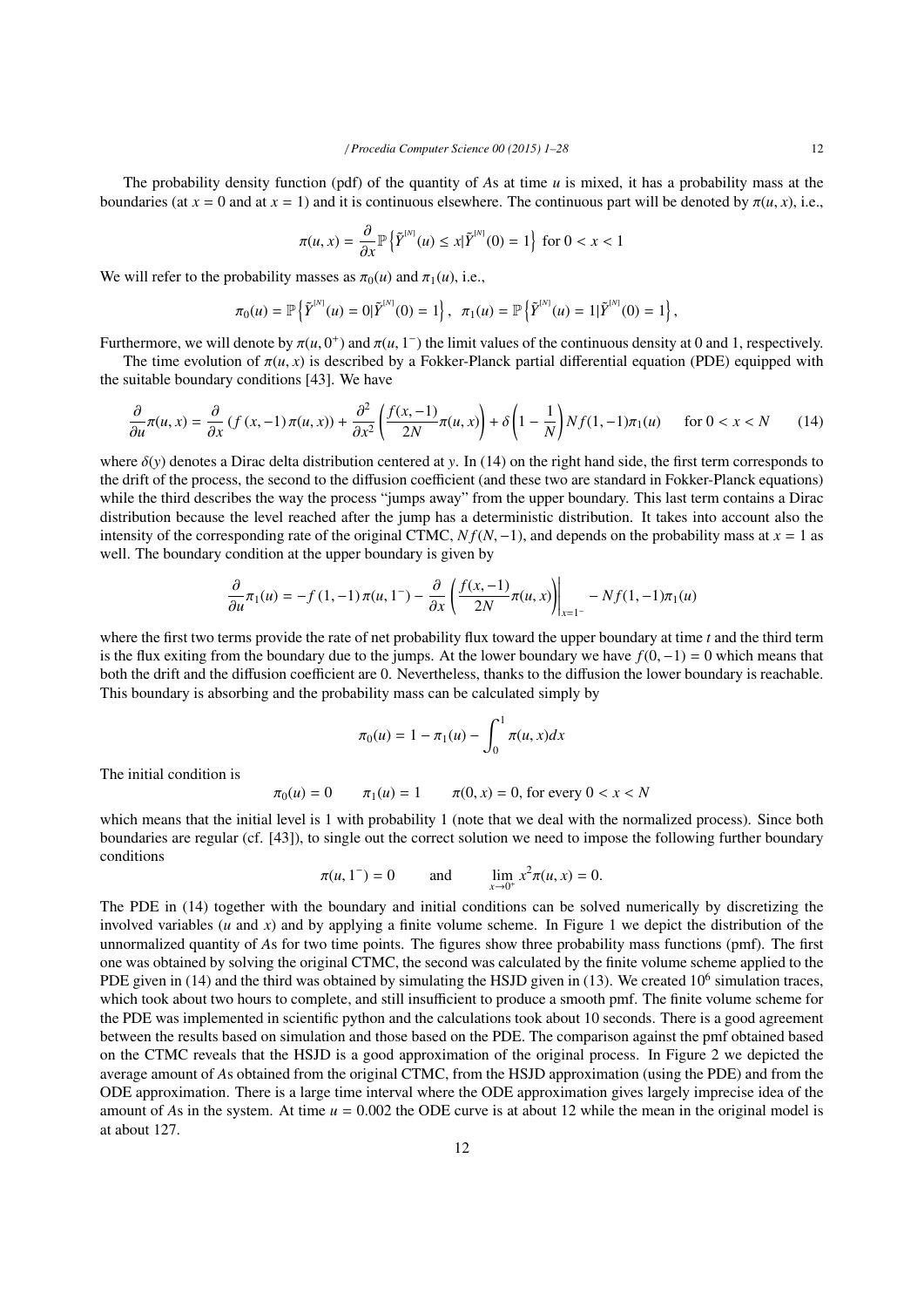

Figure 1. Probability mass function of the quantity of *A*s in the model  $A \rightarrow B$ ,  $A + B \rightarrow 2B$ , at time  $u = 0.0012$  (left) and at time  $u = 0.0016$  (right)



Figure 2. Average quantity of *As* in the model  $A \rightarrow B$ ,  $A + B \rightarrow 2B$ , as function of time

The explanation for this behavior of the ODE approximation is that in the CTMC and in the HSJD the second reaction  $(A + B \rightarrow 2B)$  is inhibited up to the point when the other reaction  $(A \rightarrow B)$  takes place for the first time. On the contrary, in the ODE model the terms of the equations corresponding to the two reactions both start to contribute at the very beginning of the evolution of the model, resulting in an anticipated decay. This interpretation is confirmed by Fig. 1: at time  $u = 0.0016$  the increase of the pmf toward 1000 indicates that there are realizations in which no reaction has taken place yet or the first took place shortly before.

We extend now the model with a one-way switch that modulates the speed of the reaction  $A + B \rightarrow 2B$ . The switch is represented by a third compound denoted by *C*. We have now three reactions:

$$
A \to B, \quad A + B \to 2B, \quad C \to \emptyset
$$

and the corresponding initial state is  $(N, 0, 1)$ . In state  $(i, j, k)$  the intensity of the first reaction is  $\lambda_1 i$ , the intensity of the second reaction is  $\lambda_2 i j/N$  if  $k = 1$  and it is  $2\lambda_2 i j/N$  if  $k = 0$  (i.e., the second reaction is two times faster if there is no *C* in the system), and the intensity of the third reaction is  $c(i) = \max(0, \lambda_3(i - (N - S))/S)$ . This means that the third reaction can occur only if  $i > (N - S)$ , its intensity is a linear function of *i* that reaches its maximum value  $\lambda_3$  at  $i = N$ . As before we have  $i + j = N$  and hence two variables, *i* and *k*, are sufficient to describe a state. In the associated CTMC the intensities of the possible transitions are  $q_{(i,1),(i-1,1)} = \lambda_1 i + \lambda_2 i(N-i)/N$ ,  $q_{(i,0),(i-1,0)} = \lambda_1 i + 2\lambda_2 i(N-i)/N$ and  $q_{(i,1),(i,0)} = c(i)$ . We will apply a HSJD approximation in which the number of As is described by a continuous quantity and the number of *C*s is maintained discrete. This leads to a jump diffusion with a switch. We will refer as mode 1 (mode 2) the situation in which the number of *C*s in the system is 1 (0). In both mode 1 and 2, the rate of the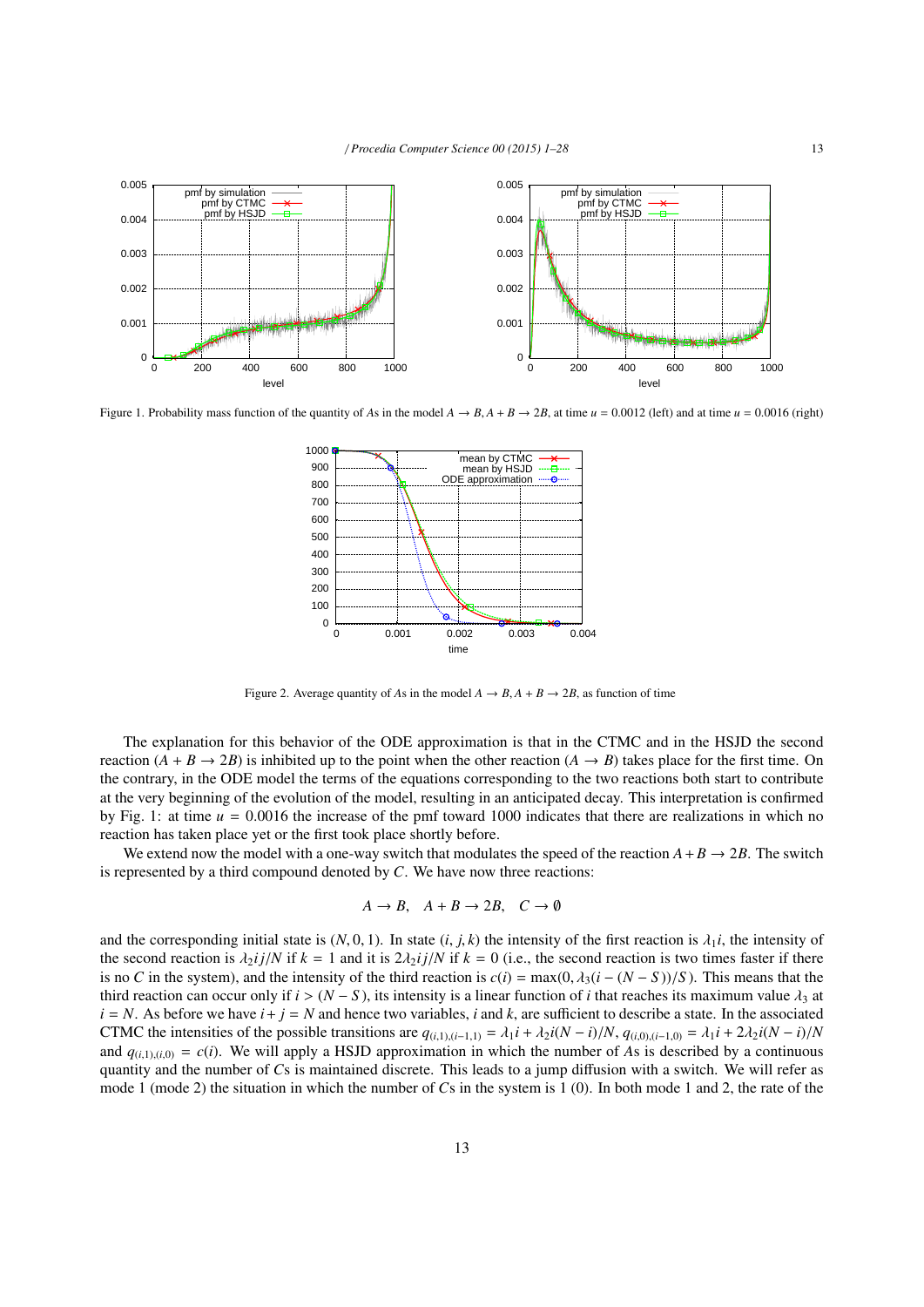reaction that changes the number of *A*s is in density dependent form. The corresponding *f* function of Definition 1 is

$$
f(x, l) = \begin{cases} \lambda_1 x_1 + \lambda_2 x_1 (1 - x_1) & \text{if } l = (-1, 0) \text{ and } x_2 = 1\\ \lambda_1 x_1 + 2\lambda_2 x_1 (1 - x_1) & \text{if } l = (-1, 0) \text{ and } x_2 = 0\\ 0 & \text{otherwise} \end{cases}
$$

Note that after normalization of the fluid states the quantity  $x_1 = \frac{i}{N}$  ranges from 0 to 1. The HSJD approximation is given now in (11). For the continuous part we have

$$
d\tilde{Y}_1^{[N]}(u) = -I\left(0 < \tilde{Y}_1^{[N]}(u) < 1\right) \left(f\left(\tilde{Y}^{[N]}(u), (-1,0)\right)du + \frac{1}{\sqrt{N}}\sqrt{f\left(\tilde{Y}^{[N]}(u), (-1,0)\right)}dW_{-1}(u)\right) \\
-I\left(\tilde{Y}_1^{[N]}(u) = 1 \text{ or } \tilde{Y}_1^{[N]}(u) = 0\right)\frac{1}{N}dM^{[N]}(u) \tag{15}
$$

which is almost identical to (15) because in this model the transitions that change the discrete component do not change the continuous component. For the discrete component

$$
d\tilde{Y}_2^{^{[N]}}(u) = -I(\tilde{Y}_2^{^{[N]}}(u) = 1)dJ^{^{[N]}}(u)
$$
\n(16)

where  $J^{(N)}(u)$  is counting the occurrences of the reaction  $C \to \emptyset$  with intensity  $c(\tilde{Y}_1^{(N)}(u))$ . The initial condition is  $\tilde{Y}^{[N]}(0) = (1, 1).$ <br>In order to a

In order to describe the transient behavior of the model we need to refer to the pdf of the quantity of *A*s in mode 1 and in mode 2. The continuous part of these densities will be denoted as

$$
\pi_1(u,x) = \frac{\partial}{\partial x} \mathbb{P} \left\{ \tilde{Y}_1^{[N]}(u) \le x, \tilde{Y}_2^{[N]}(u) = 1 | \tilde{Y}^{[N]}(0) = (1,1) \right\}, \quad \pi_2(u,x) = \frac{\partial}{\partial x} \mathbb{P} \left\{ \tilde{Y}_1^{[N]}(u) \le x, \tilde{Y}_2^{[N]}(u) = 0 | \tilde{Y}^{[N]}(0) = (1,1) \right\}
$$

with  $0 < x < 1$ , while the overall pdf of the quantity of As is

$$
\pi(u, x) = \pi_1(u, x) + \pi_2(u, x).
$$

The mode-specific masses at the boundaries will be referred to as

$$
\pi_{1,0}(u) = \mathbb{P}\left{\{ \tilde{Y}^{^{[N]}}(u) = (0,1)| \tilde{Y}^{^{[N]}}(0) = (1,1) \right\}, \ \ \pi_{1,1}(u) = \mathbb{P}\left{\{ \tilde{Y}^{^{[N]}}(u) = (1,1)| \tilde{Y}^{^{[N]}}(0) = (1,1) \right\}
$$

and

$$
\pi_{2,0}(u) = \mathbb{P}\left\{\tilde{Y}^{^{[N]}}(u) = (0,0)|\tilde{Y}^{^{[N]}}(0) = (1,1)\right\}, \quad \pi_{2,1}(u) = \mathbb{P}\left\{\tilde{Y}^{^{[N]}}(u) = (1,0)|\tilde{Y}^{^{[N]}}(0) = (1,1)\right\}
$$

while their overall counterparts are

$$
\pi_0(u) = \pi_{1,0}(u) + \pi_{2,0}(u)
$$
 and  $\pi_1(u) = \pi_{1,1}(u) + \pi_{2,1}(u)$ .

The Fokker-Planck equation that describes the evolution of the density in mode 1 is

$$
\frac{\partial}{\partial u}\pi_1(u,x) = \frac{\partial}{\partial x}\left(f((x,1),(-1,0))\pi_1(u,x)\right) + \frac{\partial^2}{\partial x^2}\left(\frac{f((x,1),(-1,0))}{2N}\pi_1(u,x)\right) + \delta\left(1 - \frac{1}{N}\right)Nf((1,1),(-1,0))\pi_{1,1}(u) - c(x)\pi_1(u,x) \quad 0 < x < 1\tag{17}
$$

where the last term is due to the switch. Similarly, in mode 2 we have

$$
\frac{\partial}{\partial t}\pi_2(u,x) = \frac{\partial}{\partial x}\left(f((x,0),(-1,0))\pi_2(u,x)\right) + \frac{\partial^2}{\partial x^2}\left(\frac{f((x,0),(-1,0))}{2N}\pi_2(u,x)\right) + \delta\left(1 - \frac{1}{N}\right)Nf((1,0),(-1,0))\pi_{2,1}(u) + c(x)\pi_1(u,x) \quad 0 < x < 1
$$
\n(18)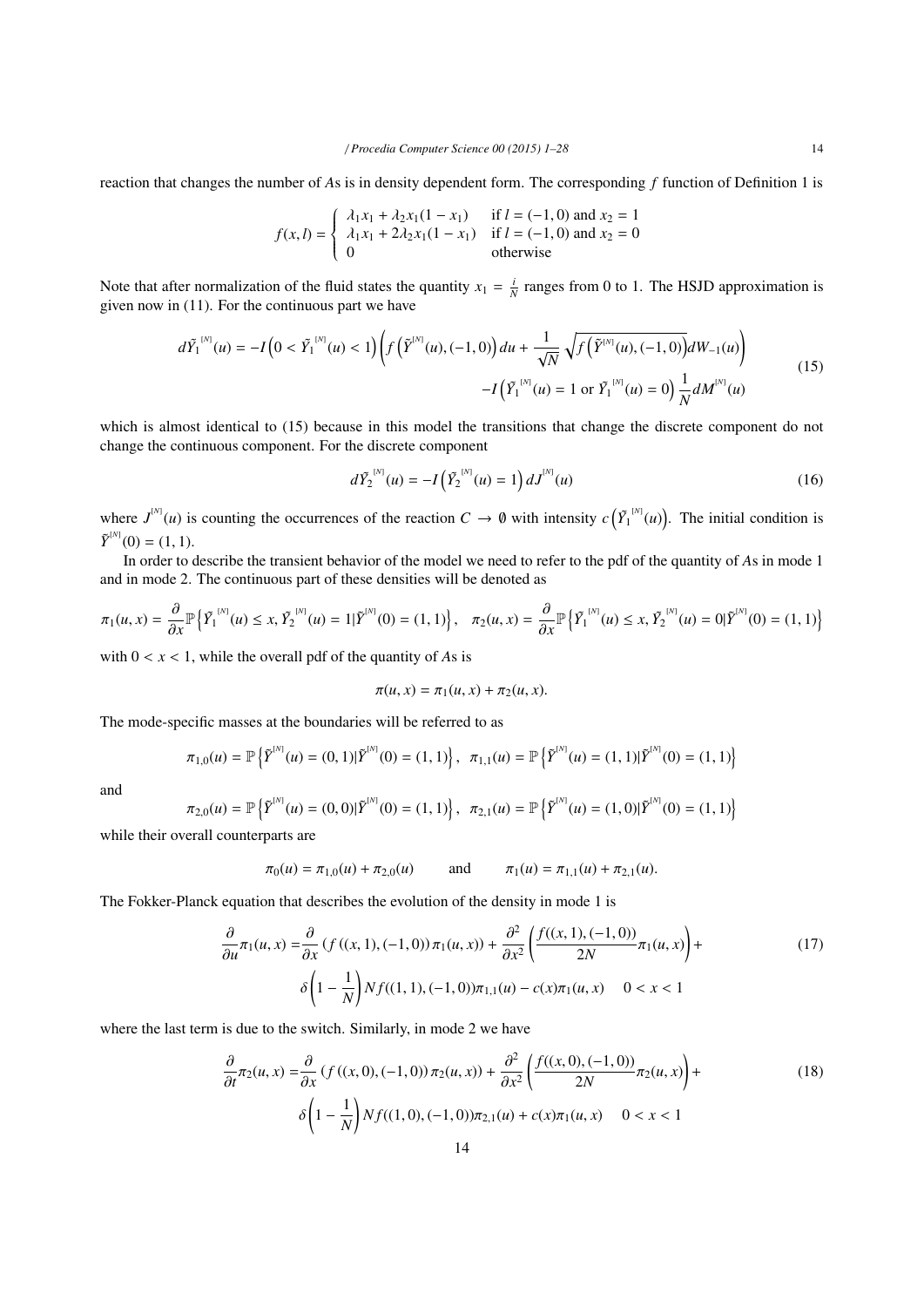

Figure 3. Distribution of the quantity of *As* at time  $u = 0.003$ ; overall pmf (left) and pmf per mode (right).

Also the boundary conditions at 1 contain a term that takes into account the switch of the model. They are

$$
\frac{\partial}{\partial t}\pi_{1,1}(u) = -f((1,1), (-1,0))\pi_1(u,1^-) - \frac{\partial}{\partial x}\left(\frac{f((x,1), (-1,0))}{2N}\pi_1(u,x)\right)\Big|_{x=1}
$$

$$
-Nf((1,1), (-1,0))\pi_{1,1}(u) - c(1)\pi_{1,1}(u)
$$

and

$$
\frac{\partial}{\partial t}\pi_{2,1}(u) = - f((1,0), (-1,0))\pi_2(u, 1^-) - \frac{\partial}{\partial x}\left(\frac{f((x,0), (-1,0))}{2N}\pi_2(u, x)\right)\Big|_{x=1^-}
$$

$$
- Nf((1,1), (-1,0))\pi_{2,1}(u) - c(1)\pi_{1,1}(u)
$$

For the boundary at 0, conditions similar to those reported for the model without switch can be written (note that the intensity of the switch is 0 at the lower boundary). This formulation does not allow one to distinguish the mass at 0 in mode 1 and the mass at 0 in mode 2. It is possible to distinguish these two masses, but this would require a slightly different treatment of the lower boundary.

We considered the model with the switch with the following parameters (in the unnormalized scale):  $\lambda_1 = 3$ ,  $\lambda_2 =$ 3000,  $\lambda_3 = 500$ ,  $S = 50$  and  $N = 1000$ . We analyzed the model by the method of finite volumes and the execution times are similar to those reported for the model without switch. The distribution of the unnormalized quantity of *A*s at  $u = 0.003$  is depicted in Figure 3. Also in this case, there is a good agreement among the numerical solution of the PDEs, the simulation based results and the behavior of the original CTMC. In this example an approach based on pure ODEs is not feasible due to the presence of the switch, while a hybrid approach with a PDMP that switches between two ODEs is reasonable. On the right side of Figure 3 we depicted the distribution obtained by the PDMP approach as well. In mode 1 the PDMP approach leads to a single probability mass at about 848 because this approach provides a deterministic description inside each mode. This mass in not depicted in the figure. In mode 2 the PDMP approach gives a distribution because the time point at which the switch occurs is random. The support of this distribution is determined by the minimal and maximal times at which the switch changes from mode 1 to mode 2. The minimal time is 0 and in this case the level in mode 2 at  $u = 0.003$  is about 109. The maximal time is about 0.0022 because in mode 1 the level is  $N - S = 950$  at this time point. If the switch snaps at  $u = 0.0022$  then the level in mode 2 at  $u = 0.003$  is about 629. On the contrary, with the HSJD approach the level in mode 2 can be any value in the interval [0,1000]. The HSJD approach provides a much better approximation of the CTMC with respect to the PDMP one.

## 5. Simulation based results

In this section we analyze two biological models to provide a comparison of the quality and robustness of the approximation that we have proposed, with respect to more standard approaches. The pure jump-diffusion approximation (all quantities are fluid except at the boundaries) is referred to as SDE approximation both in the figures and

−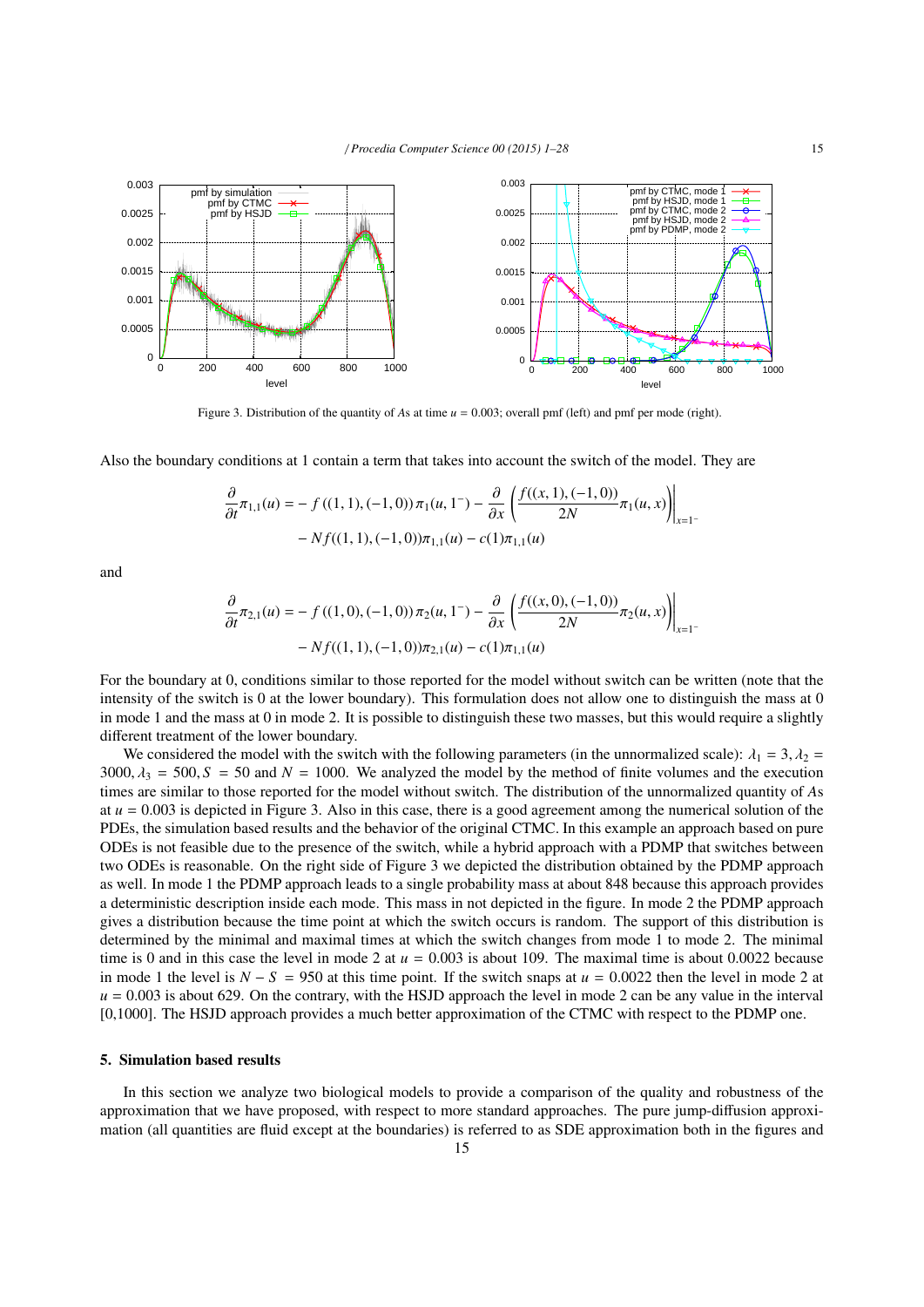in the text, while the proposed hybrid switching jump diffusion as HSDE (Hybrid SDE). The deterministic approximation is referred to as ODE approximation and our comparisons involve also a PDMP approach which is referred to as HODE (Hybrid ODE).

The first model, which represents a viral intracellular kinetics, shows that

- the SDE approximation is more informative and accurate than that based on ODEs when there is a nonnegligible probability to find the original discrete process on the barriers and the quantities under study have bi-modal behaviors;
- although the approximation provided by the SDE is less accurate than that generated by using a HODE approach, the jump-diffusion is more accurate on the barriers;
- the HSDE approach is the most accurate among all the methods discussed in this paper.

The second and more complex model, based on a transcription regulation phenomenon, is introduced to illustrate more clearly the last item of the previous list. This cannot be done with the first model because it is characterized by an exceedingly simple dynamic behavior.

The comparison of the different approaches has been carried out with a prototype implementation of the algorithm described in Section 3.3 and Appendix B, integrated in the GreatSPN framework [46]. A more detailed description of the tool is given in Section 5.3. The results computed by our prototype implementation have been processed through the R framework [48] to derive statistical information and graphics. All the results have been obtained on a 2.13 GHz Intel I7 processor with 8GB of RAM.

#### *5.1. Viral intracellular kinetics*

The first model, describes the intracellular kinetics of a generic virus and has been studied in [29]. It is described by the following six reactions:

$$
gen \xrightarrow{k_1} \ttem
$$
\n
$$
tem \xrightarrow{k_2} \t 0
$$
\n
$$
tem \xrightarrow{k_3} \ttem + gen
$$
\n
$$
gen + struct \xrightarrow{k_4} \t 0
$$
\n
$$
tem \xrightarrow{k_5} \ttem + struct
$$
\n
$$
struct \xrightarrow{k_6} \t 0
$$
\n(19)

where *gen* represents the genomic viral nucleic acids, *tem* the template of viral nucleic acid transcribed to synthesize every viral component, and *struct* the viral structural protein. In details, reaction  $k_1$  models the integration of the genomic viral nucleic acids into the host genome to form templates. Furthermore *gen* can be packaged (i.e. reaction  $k<sub>4</sub>$ ) within structural proteins to form progeny virus as described by the fourth reaction. After the initial virus infection, the amplification of the viral template is modeled by reaction *k*3. Then, the synthesis of the viral structural protein is represented by reaction  $k_5$ . Finally, reactions  $k_2$  and  $k_6$  represent the degradation of *tem* and *struct*, respectively. The corresponding SPN model is shown in Figure A.9 of Appendix A.3.

As shown in [29] using linear stability analysis, the system exhibits two equilibriums: one in which all the components are null is unstable, while the other is stable. Hence, initializing the system close to the unstable equilibrium we can observe that the ODE-based methods always reaches the *stable* equilibrium, while stochastic simulation methods can reach also the *unstable* equilibrium with non-negligible probability.

We computed the transient behavior of the model along a time interval that extends from 0 to 200 days using Monte Carlo simulation, ODE, SDE, HODE, and HSDE under the assumptions that a single molecule of *tem* is present in the system at the beginning of the analysis and that the reaction kinetic constants are those reported in Table 1. The hybrid approaches consider *gen* and *tem* as discrete quantities, see [35].

Figure 4 reports a first comparison between the simulation of the original model and the approximations obtained with the four fluid or hybrid approximations. The comparison is performed by depicting the expected number of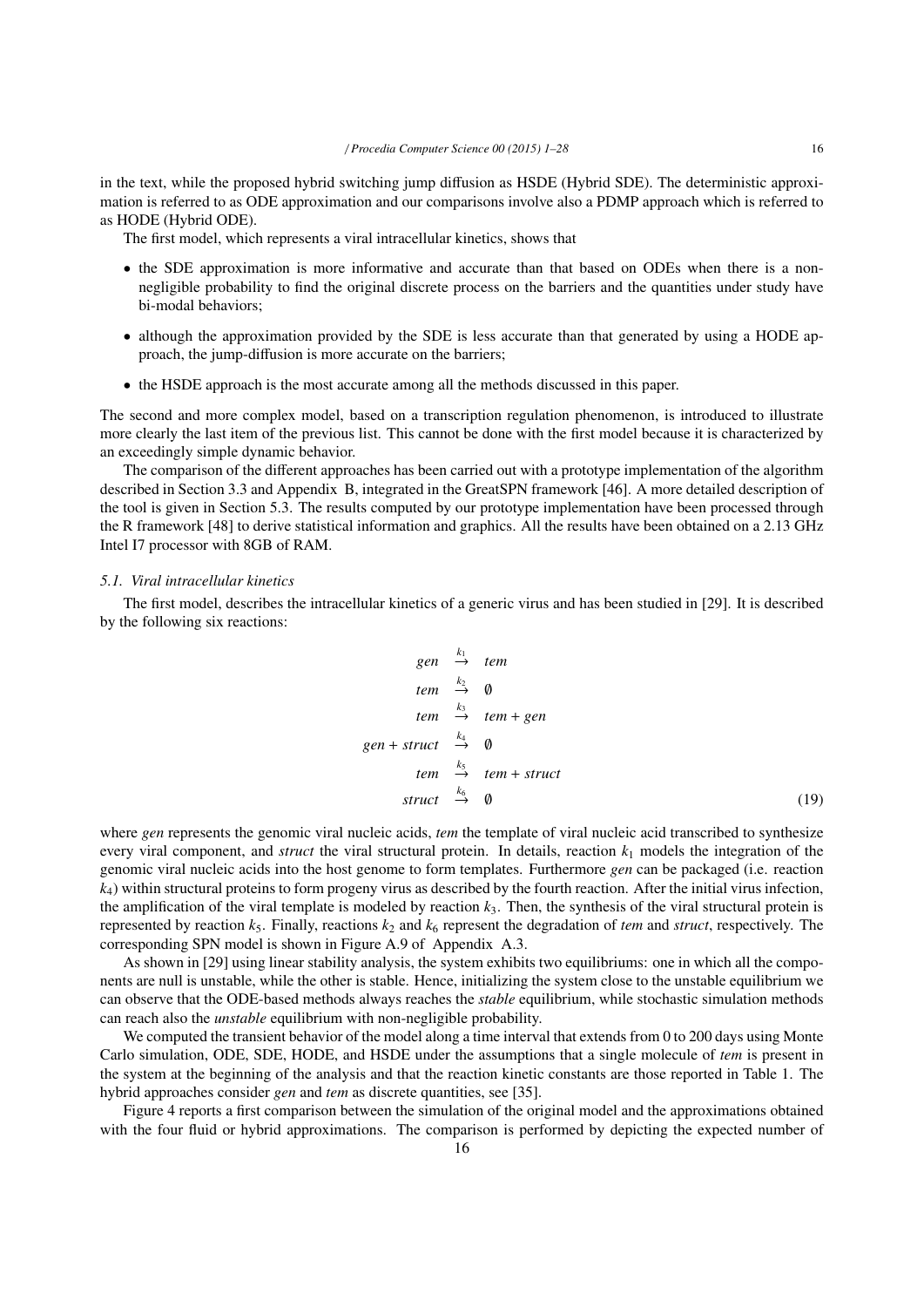| $\mu_1$ |  | $\mu_2$ $\mu_3$ $\mu_4/N$ $\mu_5$ $\mu_6$ gen tem struct N                                                   |  |  |  |
|---------|--|--------------------------------------------------------------------------------------------------------------|--|--|--|
|         |  | $\begin{array}{cccccc} 0.025 & 0.25 & 1.0 & 7.5 \times 10^{-6} & 1000 & 2.0 & 0 & 1 & 0 & 20000 \end{array}$ |  |  |  |
|         |  |                                                                                                              |  |  |  |

Table 1. Rates and initial condition of the virus model in *days*−<sup>1</sup> .



Figure 4. Mean of the number of *struct* moleculas as function of the time. Comparison between Monte Carlo simulation, ODE, HODE, SDE, **HSDE** 

molecules of *struct* as a function of time. Observe that confidence intervals for Monte Carlo simulation, SDE, and HODE are not explicitly reported on these diagrams to make them more readable; nevertheless these results have been computed using 5000 runs to insure a high level of confidence. The ODE approach deviates quite soon from the trajectory obtained from the simulation of the original process. In particular, it overestimates the expected number of molecules of *tem* by flattening around 10000, while the simulation suggests that this limit should be around 7000. Such inaccuracy is mainly due to the initial low number of reactants (i.e. *tem*), typical of this type of systems. Indeed, due to their deterministic nature, the ODEs cannot fall into the unstable equilibrium state unless they are initialized exactly there, while the CTMC can jump to the state for which the infection is blocked. Although the difference with the original trajectory is still substantial, SDE is much more accurate than ODE; the error between the curve generated using the SDE approach and that obtained by simulating the CTMC is confined within a 10% level. The HODE and HSDE approaches are instead capable of reproducing the mean behavior of the original process in a satisfactory manner.

A better picture of how the four approximations work is provided by Figure 5 where we focus on a single time instant to observe the distribution of the number of molecules of *struct*. In particular, we provide the comparison of the probability distribution of *struct* after 200 days computed by Monte Carlo simulation against those computed by using SDE, HODE and SDE. According to the figure, all three approaches provide a good representation of the original distribution by reproducing the bi-stability of the original process and the overall profile of the distribution. In particular, Figure 5 is structured in such a way that:

- On the background, we provide the distribution obtained by simulating the original CTMC in order to show that it is extremely sparse over the interval [0, 20000] and characterized by a large probability mass, about 25 per cent, in zero.
- On the top of the left side of the figure, we focus on the probability to observe the quantity of *struct* smaller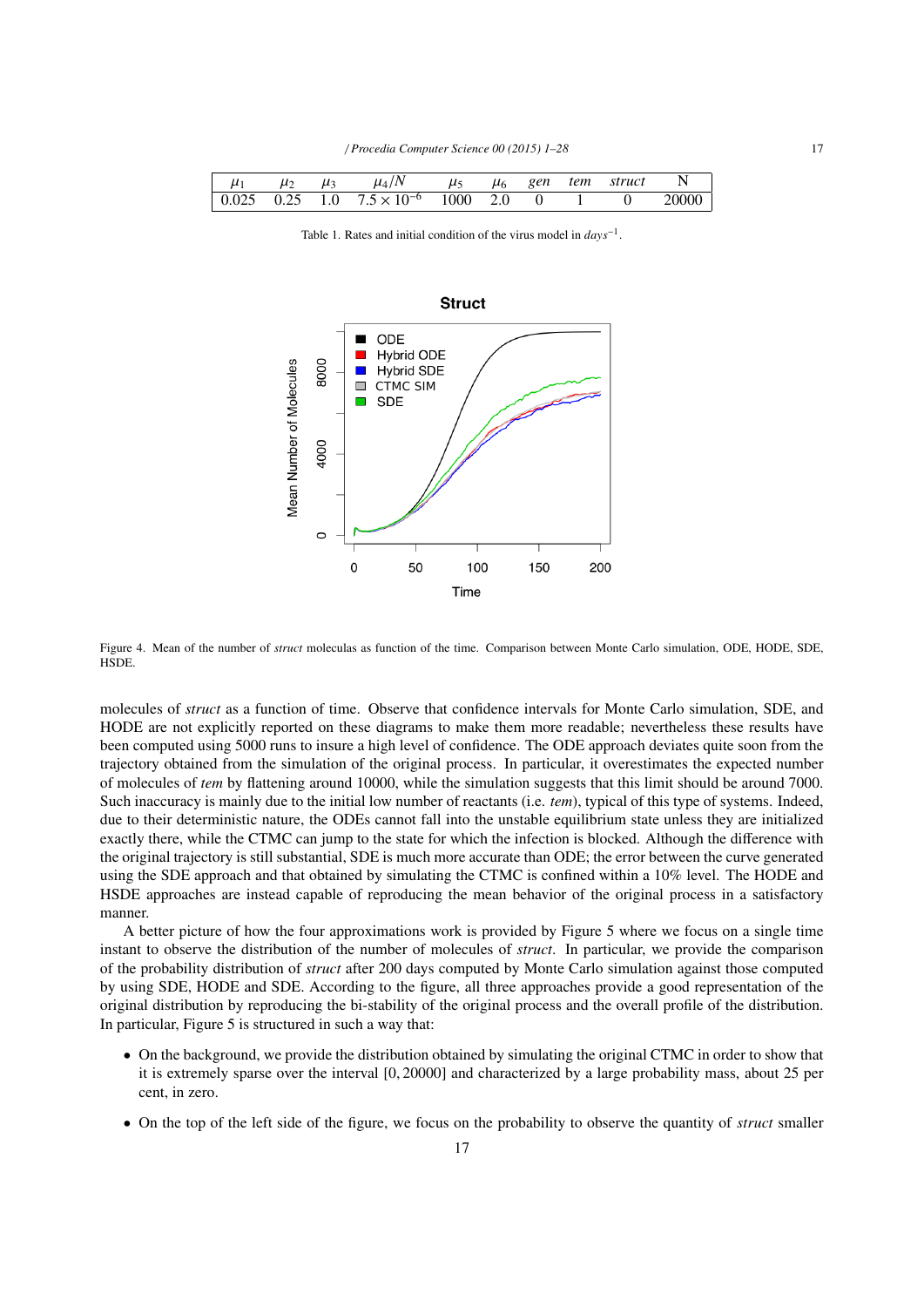than 0.1 and the probability to find *struct* extinct; in particular, we provide the comparison between these results obtained by simulating the original process and those generated by using SDE, HODE and HSDE.

• On the right side of the figure, we provide the comparison between the kernel estimates of the probability density function obtained by means of SDE, HODE and HSDE and the histogram generated by using the result of the simulation.

Figure 5 shows that, although all the three fluid approximations are able to reproduce the shape of the original distribution, they have very different behaviors around zero. Specifically, the HSDE approach is able to provide an accurate estimate of the probability mass that is present both *on* the barrier (e.g. in zero) and *around* the barrier (less than 0.1 molecules) whereas: i) the HODE approach, which is by definition not able to reach the barrier, fails to represent the first measure, but provides an accurate estimate of the probability mass present in the interval  $(0, 0.1)$ ; ii) the SDE approximation underestimates both measures. This underestimation is in agreement with the overestimation of the expected number of molecules of *struct* depicted in Figure 4.

Even if all the approaches, but the one based on the ODEs, provide a good approximation of the bi-modal distribution, it is important to highlight that the four methods have very different computational costs. By using an Euler's step of 0.05, the solution of the ODE system required few milliseconds. Keeping the same integration step and computing 5000 trajectories, the SDE approach required  $\approx 8$  seconds, the integration of the HODE system has been obtained in  $\approx$  15 seconds and, finally, the computation of the HSDE trajectories has been carried out in  $\approx$  24 seconds. Thus, the SDE approximation is computationally the cheapest among those that provide a good estimate of the distribution of the process. Finally the Monte Carlo simulation required  $\approx 210$  minutes to compute the same number of trajectories.



Figure 5. Distribution of *struct* moleculas at time 200.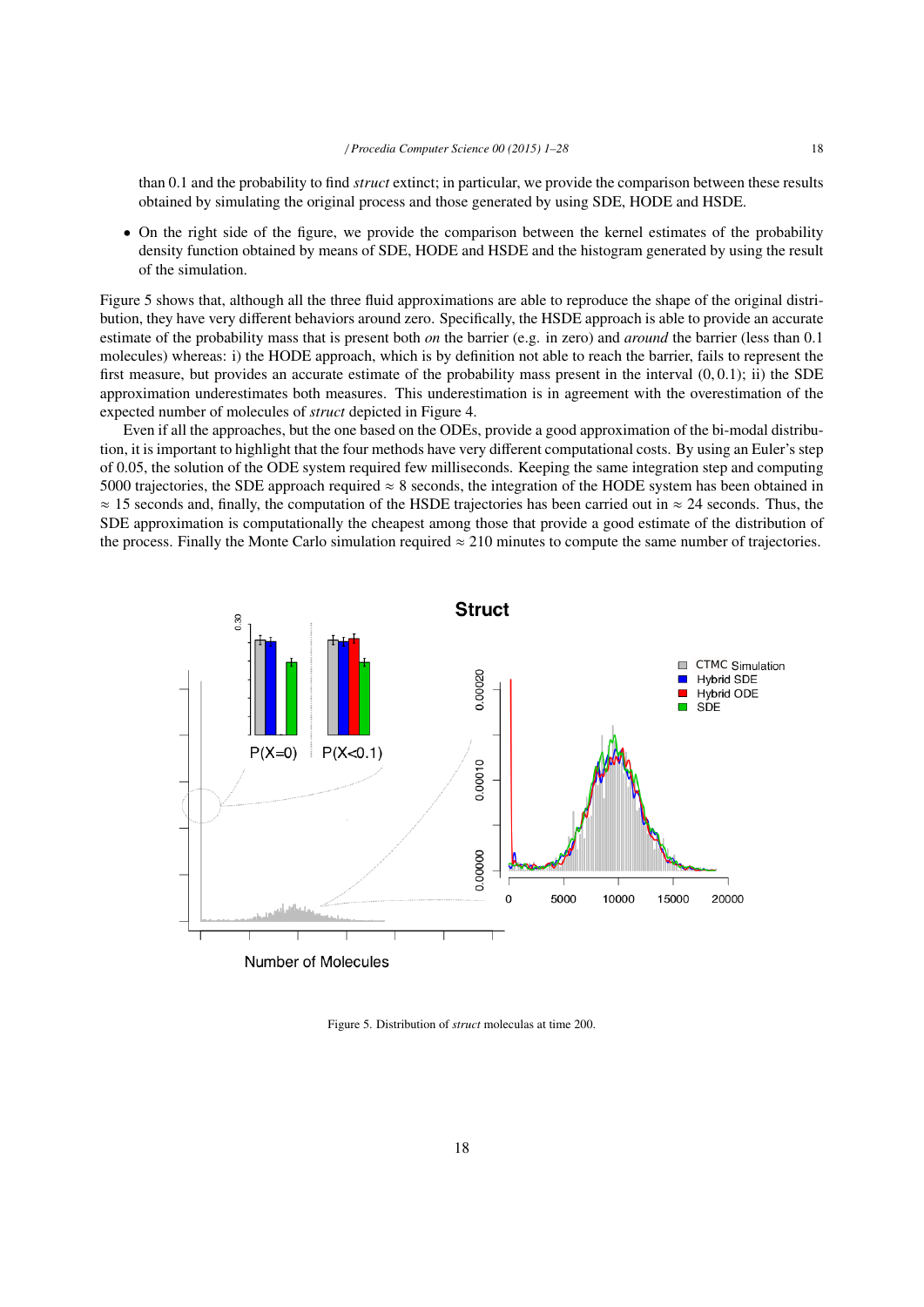#### *5.2. Transcription regulation*

The second model we consider, a transcriptional regulatory system described in [49], consists of the following 9 reactions

> *mRNA*  $mRNA + M$ *M*  $\stackrel{k_2}{\rightarrow} 0$  $DNA \cdot D \stackrel{k_3}{\rightarrow} DNA \cdot D + mRNA$  $mRNA \rightarrow \emptyset$  $DNA + D \stackrel{k_5}{\rightarrow} DNA \cdot D$  $DNA \cdot D \stackrel{k_6}{\rightarrow} DNA + D$  $DNA \cdot D + D \stackrel{k_7}{\rightarrow} DNA \cdot 2D$ *DNA* · 2*D*  $\stackrel{k_8}{\rightarrow}$  *DNA* · *D* + *D* 2*M*  $\stackrel{k_9}{\rightarrow}$  *D D*  $k_{10}$  2*M*

(20)

and is graphically represented by the SPN reported in Figure A.10 without considering the sub-net in the dashed box.

In details, *mRNA* models the messenger RNA (mRNA) which is translated into a protein *M* by the reaction  $k_1$ . The mRNA transcription (i.e reaction  $k_3$ ) can happen only when the transcription factor *D* occupies the DNA binding site  $R_1$ . Hence, the DNA binding in position  $R_1$  of *D* is modeled by reaction  $k_5$ ; while its unbinding is represented by reaction  $k_6$ . Moreover, we assume that a further binding in position  $R_2$ , disabling the basal transcription of mRNA, can happen only when the binding  $R_1$  is already occupied by *D*. This is modeled by reaction  $k_7$ . Its corresponding unbinding is instead modeled by the reaction  $k_8$  (i.e. reaction 8). The dimerization of *M* and *D* is represented by the reactions  $k_9$  and  $k_{10}$ . Reactions  $k_2$  and  $k_4$  model the degradation of mRNA and *M*.

In order to highlight that the behavior at the boundary of the state space of the fluid components may have a strong impact on the overall dynamics of the system, we extend the model by adding the following three reactions:

$$
E + M \stackrel{k_{11}}{\rightarrow} EM
$$
  
\n
$$
EM \stackrel{k_{12}}{\rightarrow} E + M
$$
  
\n
$$
EM \stackrel{k_{13}}{\rightarrow} E + P
$$
 (21)

where *E* is an enzyme catalyst of the production of a protein *P*, and *EM* is the complex generated by the binding between *E* and *M*. The corresponding sub-net is represented in the dashed box of Figure A.10 in Appendix A.3. These three additional reactions model the conversion of a protein *M* into a new protein *P* catalyzed by an enzyme *E* according to the well-known mass-action enzyme kinetics [50]. In particular, by means of reaction  $k_{11}$ , the enzyme  $E$ binds with the protein *M* to form the complex *EM* which in turn is converted into the product *P* and the enzyme *E* through reaction 13. Finally, reaction  $k_{12}$  represents the unbinding between *E* and *M*. We assumed as kinetic constants those reported in Table 1, and as an initial state, 40 molecules of *D*, 2 molecules of *DNA*, and 80 of *E* (Table3). From the structural analysis of this set of reactions we can observe that *DNA*, *DNA*·*D* and *DNA*·2*D* are part of an invariant, so that the sum of their corresponding molecules is always constant. In our experiments this constant is set equal to 2. In this situation, also SDE fails because *DNA*,*DNA-D* and *DNA-2D* are not large enough to be approximated with a diffusion process. For this reason, we considered *DNA*,*DNA-D* and *DNA-2D* as discrete quantities and performed the transient analysis of the model up to 720 seconds by using only the hybrid approaches.

Figure 6(a) provides the comparison between the probability distributions of *E* after 720 seconds obtained with Monte Carlo simulation and those computed with the HSDE and the HODE approaches whereas Figure 6(b) reports the same measures obtained for *M*. Both the figures highlight how the HSDE approach provides a better approximation with respect to that of the HODE. Indeed, the HODE approach shows (in both the figures) a peak that is almost the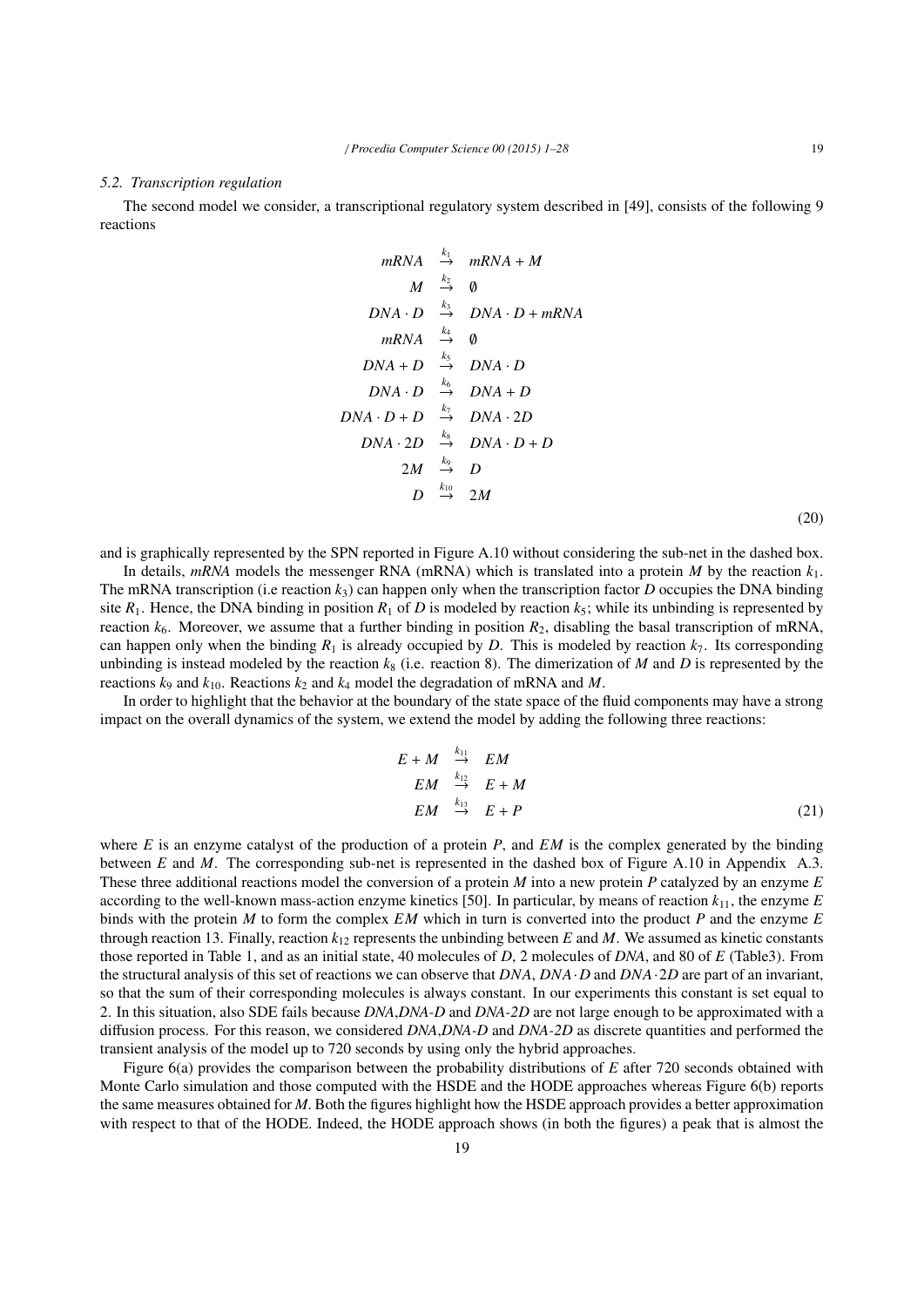| $8.8\ 10^{-12}$<br>0.029<br>0.0039<br>0.00014<br>0.043<br>0.0001<br>0.72<br>0.014<br>0.48<br>0.001<br>0.5 | 0.0001 |
|-----------------------------------------------------------------------------------------------------------|--------|
|                                                                                                           |        |
|                                                                                                           |        |
| Table 2. Rates of the virus model in $sec^{-1}$                                                           |        |
|                                                                                                           |        |
| DNA<br>DNA-D<br>N<br>DNA-2D<br>EМ<br>M<br>mRNA<br>E<br>P                                                  |        |
| 650<br>40<br>80<br>∍<br>$\Omega$<br>0<br>0                                                                |        |

Table 3. Initial condition of the virus model

double of that provided by the simulation of the original process. Furthermore, HSDE gives a good estimate of the probability mass present on the barriers whereas by construction the HODE approach is unable to reach the barriers. At last, the computation of 5000 trajectories by using 0.05 as integration step required  $\approx$  30 seconds with the HODE approach and  $\approx$  74 with HSDE. The Monte Carlo simulation of the same number of trajectories required  $\approx$  10 minutes.



Figure 6. Comparison between distributions computed with Monte Carlo Simulation, HSDE, HODE.

## *5.3. The tool*

The comparison of the different approaches has been carried out with a prototype implementation integrated in the GreatSPN framework <sup>6</sup> [46]. This allows us to use the new GreatSPN GUI (see Fig. 7) to easily design the SPN model and to generate the corresponding (H)ODE/(H)SDE solver.

This generation process requires the following three steps:

- 1. *PINV* computes the (lower and upper) bounds for all the quantities involved in the systems.
- 2. *PN2ODE* generates from an SPN model a C++ file implementing the corresponding (H)ODE/(H)SDE system. This system is directly encoded in C++ exploiting a set of specific classes (e.g. *SystemEquation*, *Equation*, . . . ) defined in an ad-hoc developed library;
- 3. *CREATE SOLVE* compiles the previously generated C++ code with the ad-hoc developed library to generate the corresponding (H)ODE/(H)SDE solver. In particular this library implements the standard Euler method to solve ODE systems, the Euler-Maruyama method [26] to solve SDE systems<sup>7</sup>, and the First-Reaction method [47]

<sup>6</sup>A VirtualBox image, in which this prototype implementation is installed, is available on demand sending an email to greatspn@di.unito.it. <sup>7</sup>Currently, we are working to implement RungeKutta method in our framework, however it is important to highlight that the use of methods

with better convergence order does not change the quality of the results presented in this section.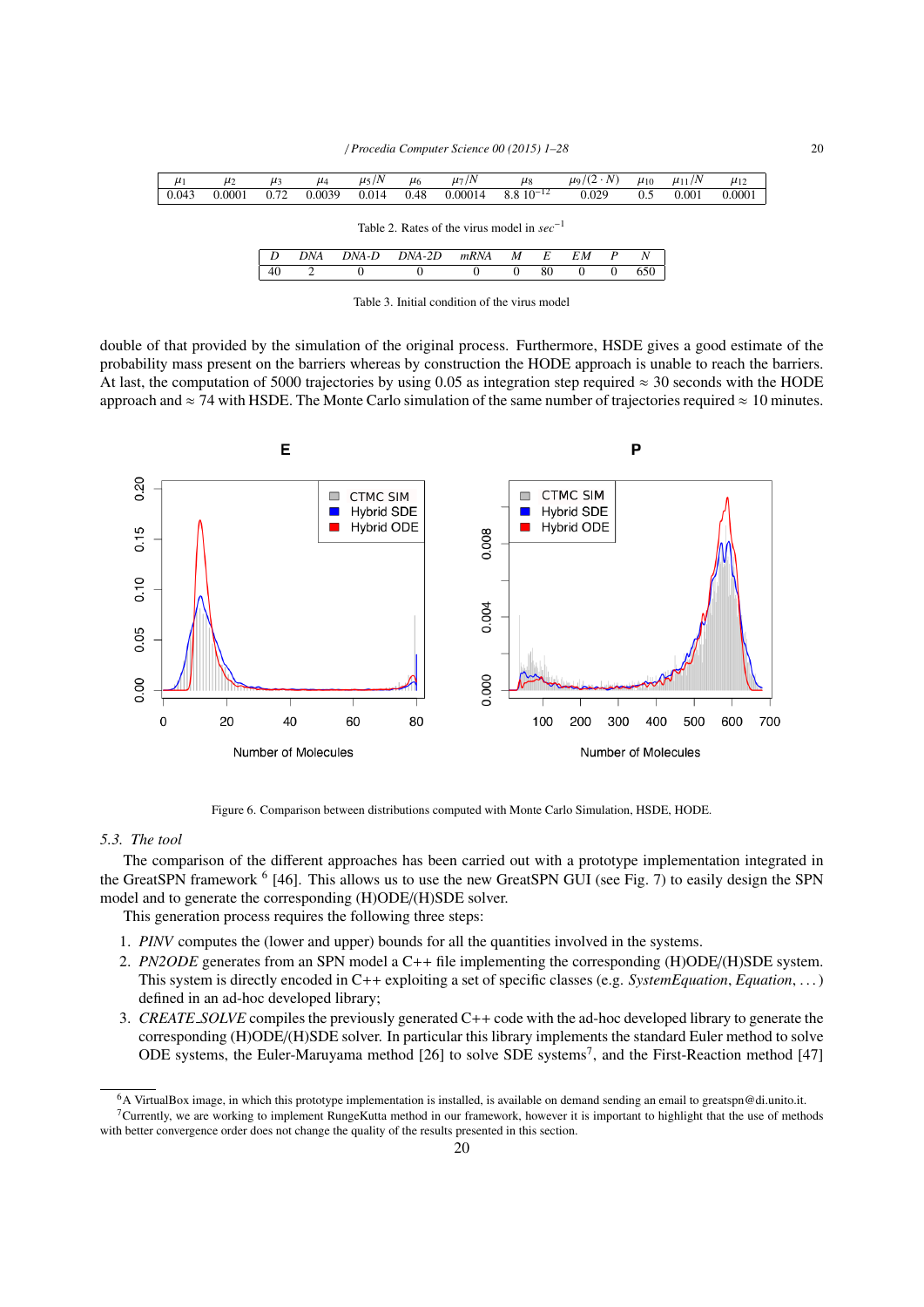

Figure 7. GreatSPN GUI.



Figure 8. Framework architecture.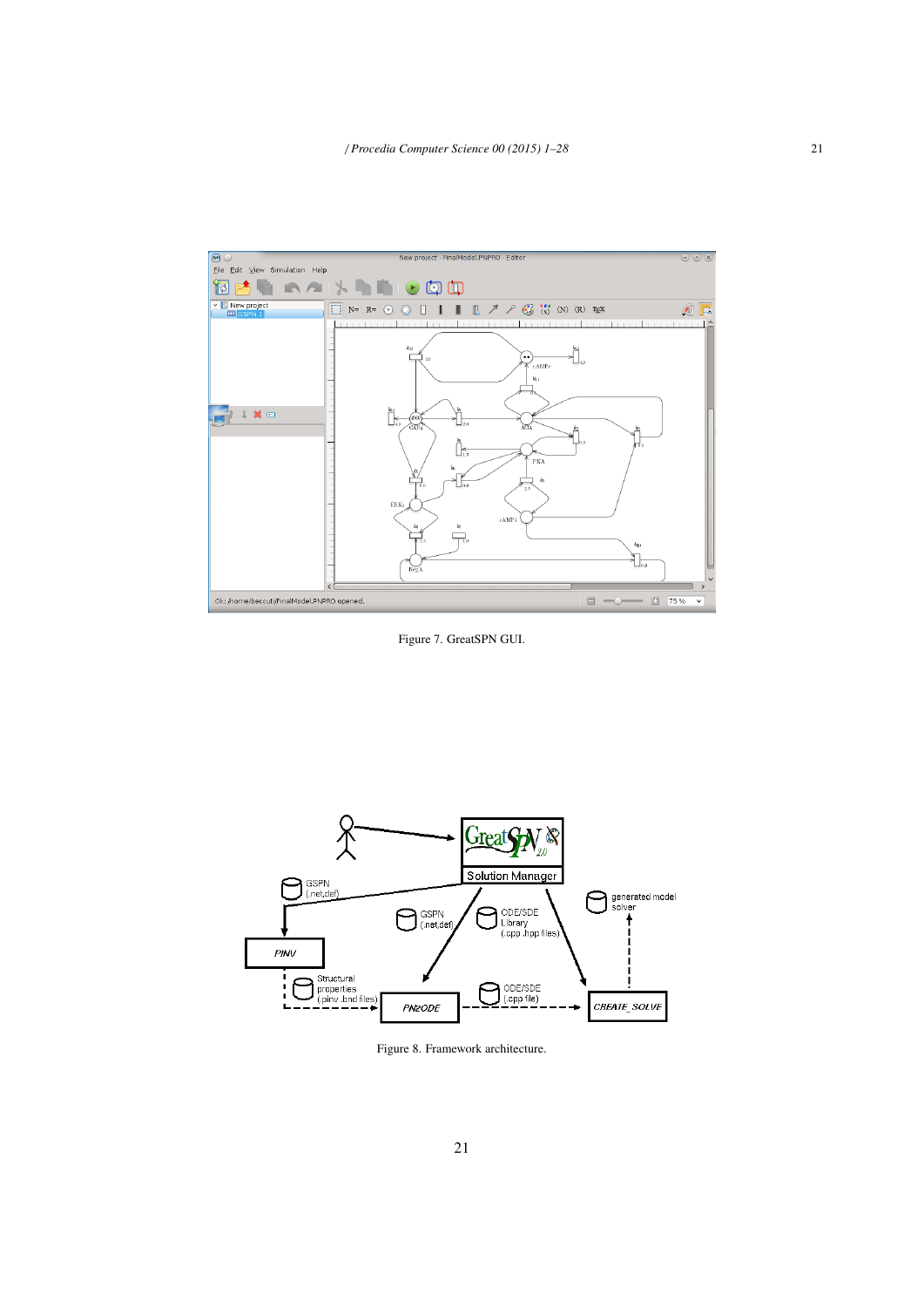to simulate them. Moreover, it provides an extension of Euler-Maruyama method for computing the numerical solution of our (hybrid) jump diffusion approximation (see Appendix B where the pseudo-code which describes such extension is reported).

Then, the generated solver can be executed by command line as follows:

net name.solver out file name type step num runs max time [-B place bounds]

where *type* is used to specify which method will be used to solve the system (i.e. ODE, HODE, SDE, HSDE and SIM), *step* is the maximum Euler step, *num runs* is the maximum number of runs (i.e., MaxRuns), and *max time* is the final time for which the solution is computed. Optionally the user can specify the bounds (lower and upper) for each net place in a separate file, so that she/he will override those automatically computed from the SPN model by PINV (i.e. *-B place bounds*).

# 6. Conclusions

In this paper we have provided numerical evidence that Kurtz's diffusion approximation can be extended to a jump diffusion approximation to address the case when the process reaches the boundary with non-negligible probability and that such jump diffusion approximation can be extended further in the framework of hybrid models. Our proposal allows to handle cases in which the number of certain objects represented in the original model does not grow unbounded, thus violating one of the conditions for density dependent Markov chains. In these cases we have shown that it is possible to apply the jump diffusion approximation only to those components of the model that are in density dependent form and are associated with high population levels. The remaining components are treated as discrete quantities. The resulting process is a hybrid switching jump diffusion, i.e., a Markov process with hybrid state space and jumps where the discrete state changes can be seen as switches that take the diffusion from one mode to another. We have shown that the stochastic differential equations that characterize this process can be derived automatically both from the description of the original Markov chains as well as from a model specified using a high level description language, like stochastic Petri nets. To support our proposal, we have applied the method for the analysis of four models of biological interest: a model of the crazy clock reaction and its variation with a switching behavior, a model describing viral infection kinetics and another representing a transcriptional regulatory mechanism. The results have been obtained in part by numerical integration of the Fokker Plank equation and in part by Monte Carlo simulations of the new approximating model. For all four examples, our method closely reproduces the behavior of the original CTMC with a substantial saving of execution time.

# References

- [1] T. Turner, S. Schnell, K. Burrage, Stochastic approaches for modelling in vivo reactions, Comp. Bio. Chem. 28 (2004) 165178.
- [2] D. Wilkinson, Stochastic Modelling for Systems Biology, Chapman & Hall, 2006.
- [3] D. T. Gillespie, Exact stochastic simulation of coupled chemical reactions, J. Phys. Chem. 81 (25) (1977) 2340–2361.
- [4] T. G. Kurtz, Solutions of ordinary differential equations as limits of pure jump Markov processes, Journal of Applied Probability 1 (7) (1970) 49–58.
- [5] W. J. Stewart, Introduction to the Numerical Solution of Markov Chains., Princeton University Press, Princeton, New Jersey, USA, 1995.
- [6] D. T. Gillespie, Approximate accelerated stochastic simulation of chemically reacting systems, J Chem Phys 115 (2001) 1716–1733.
- [7] M. Rathinam, L. R. Petzold, Y. Cao, D. T. Gillespie, Stiffness in stochastic chemically reacting systems: The implicit tau-leaping method, J Chem Phys 119 (24) (2003) 12784–12794.
- [8] Y. Cao, D. T. Gillespie, L. R. Petzold, The slow-scale stochastic simulation algorithm, J Chem Phys 122 (1).
- [9] T. Dayar, L. Mikeev, V. Wolf, On the numerical analysis of stochastic Lotka-Volterra models, in: Proc. of the Workshop on Computer Aspects of Numerical Algorithms (CANA10), 2010, pp. 289–296.
- [10] M. Mateescu, V. Wolf, F. Didier, T. A. Henzinger, Fast adaptive uniformisation of the chemical master equation, IET systems biology 4 (6) (2010) 441–452.
- [11] J. Zhang, L. T. Watson, Y. Cao, A modified uniformization method for the solution of the chemical master equation, Computers & Mathematics with Applications 59 (1) (2010) 573 – 584.
- [12] J. Zhang, L. T. Watson, Y. Cao, Adaptive aggregation method for the chemical master equation, Int. J. of Computational Biology and Drug Design 2 (2) (2009) 134–148.
- [13] F. Ciocchetta, A. Degasperi, J. Hillston, M. Calder, Some investigations concerning the CTMC and the ode model derived from bio-pepa., Electron. Notes Theor. Comput. Sci. 229 (2009) 145–163.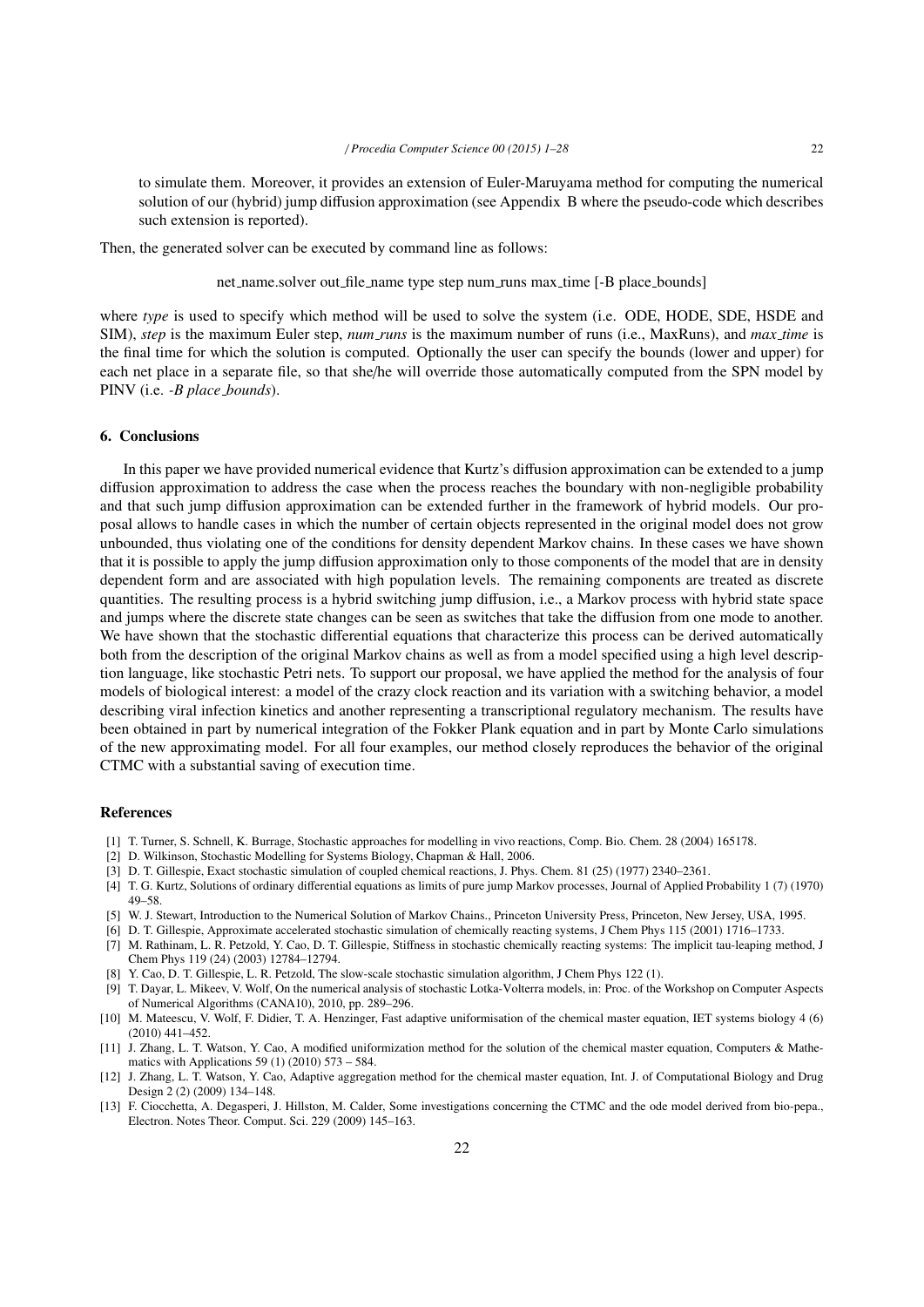- [14] F. Cordero, A. Horvath, D. Manini, L. Napione, M. D. Pierro, S. Pavan, A. Picco, A. Veglio, M. Sereno, F. Bussolino, G. Balbo, Simplification ´ of a complex signal transduction model using invariants and flow equivalent servers, Theor. Comput. Sci. 412 (43) (2011) 6036–6057.
- [15] A. Angius, A. Horvath, Product form approximation of transient probabilities in stochastic reaction networks, Electronic Notes on Theoretical ´ Computer Science 277 (2011) 3–14.
- [16] A. Angius, A. Horváth, V. Wolf, Quasi product form approximation for markov models of reaction networks, Transactions on Computational Systems Biology 7625 (XIV).
- [17] T. G. Kurtz, Limit theorems and diffusion approximations for density dependent markov chains, in: Stochastic Systems: Modeling, Identification and Optimization, I, Springer, 1976, pp. 67–78.
- [18] D. F. Anderson, T. G. Kurtz, Continuous time markov chain models for chemical reaction networks, in: Design and Analysis of Biomolecular Circuits, Springer, 2011, pp. 3–42.
- [19] M. Beccuti, E. Bibbona, A. Horváth, R. Sirovich, A. Angius, G. Balbo, Analysis of Petri net models through stochastic differential equation, in: Proc. of International Conference on Application and Theory of Petri Nets and other models of concurrency (ICATPN'14), Tunis, Tunisia, 2014, arXiv:1404.0975.
- [20] G. G. Yin, C. Zhu, Hybrid switching diffusions, Vol. 63 of Stochastic Modelling and Applied Probability, Springer, New York, 2010, properties and applications. doi:10.1007/978-1-4419-1105-6.
	- URL http://dx.doi.org/10.1007/978-1-4419-1105-6
- [21] G. Horton, V. G. Kulkarni, D. M. Nicol, K. S. Trivedi, Fluid stochastic petri nets: Theory, application, and solution techniques, Eur. J. Op. Res. 105 (1) (1998) 184–201.
- [22] M. Gribaudo, M. Sereno, A. Horvath, A. Bobbio, Fluid stochastic Petri nets augmented with flush-out arcs: Modelling and analysis, Discrete ´ Event Dynamic Systems: Theory and Applications 11 (2001) 97–117.
- [23] D. R. Cox, The analysis of non-markovian stochastic processes by the inclusion of supplementary variables, Mathematical Proceedings of the Cambridge Philosophical Society 51 (1955) 433–441.
- [24] A. Pourranjbar, J. Hillston, L. Bortolussi, Don't just go with the flow: Cautionary tales of fluid flow approximation, in: M. Tribastone,
- S. Gilmore (Eds.), EPEW 2012, and UKPEW 2012, Vol. 7587 of Lecture Notes in Computer Science, Springer, Springer, 2012, p. 156–171. [25] T. G. Kurtz, Strong approximation theorems for density dependent markov chains, Stochastic Processes and Their Applications 6 (3) (1978) 223–240.
- [26] F. C. Klebaner, Introduction to stochastic calculus with applications, 3rd Edition, Imperial College Press, London, 2012.
- [27] L. C. G. Rogers, D. Williams, Diffusions, Markov Processes, and Martingales: Volume 2, Itō calculus., Cambridge university press, 2000.
- [28] D. T. Gillespie, The chemical langevin equation, J. Chem. Phys. 113 (2000) 297.
- [29] R. Srivastava, L. You, J. Summers, J. Yin, Stochastic vs. deterministic modeling of intracellular viral kinetics, Journal of Theoretical Biology 218 (3) (2002) 309–321.
- [30] M. Ajmone Marsan, G. Balbo, G. Conte, S. Donatelli, G. Franceschinis, Modelling with Generalized Stochastic Petri Nets, J. Wiley, New York, NY, USA, 1995.
- [31] M. H. A. Davis, Piecewise-deterministic markov processes: A general class of non-diffusion stochastic models, Journal of the Royal Statistical Society. Series B (Methodological) 46 (3) (1984) pp. 353–388.
- [32] L. Bortolussi, Hybrid limits of continuous time markov chains, in: Quantitative Evaluation of Systems (QEST), 2011 Eighth International Conference on, 2011, pp. 3–12.
- [33] G. Pola, M. Bujorianu, J. Lygeros, M. Benedetto, Stochastic hybrid models: An overview, in: Proc. IFAC Conf. Anal. Design Hybrid Syst, 2003, pp. 45–50.
- [34] G. Caravagna, A. d'Onofrio, M. Antoniotti, G. Mauti, Stochastic Hybrid Automata with delayed transitions to model biochemical systems with delays, INFORMATION AND COMPUTATION 236 (SI) (2014) 19–34. doi:10.1016/j.ic.2014.01.010.
- [35] S. Menz, J. C. Latorre, C. Schtte, W. Huisinga, Hybrid stochastic–deterministic solution of the chemical master equation, Multiscale Modeling & Simulation 10 (4) (2012) 1232–1262.
- [36] T. A. Henzinger, L. Mikeev, M. Mateescu, V. Wolf, Hybrid numerical solution of the chemical master equation, in: Proceedings of the 8th International Conference on Computational Methods in Systems Biology, ACM, 2010, pp. 55–65.
- [37] L. Bortolussi, Limit behavior of the hybrid approximation of stochastic process algebras, in: K. Al-Begain, D. Fiems, W. Knottenbelt (Eds.), 17th International Conference on Analytical and Stochastic Modeling Techniques and Applications (ASMTA 2010), Springer-Verlag, Springer-Verlag, 2010, p. 367–381.
- [38] S. Intep, D. J. Higham, X. Mao, Switching and diffusion models for gene regulation networks, Multiscale Modeling & Simulation 8 (1) (2009) 30–45.
- [39] E. L. Haseltine, J. B. Rawlings, Approximate simulation of coupled fast and slow reactions for stochastic chemical kinetics, The Journal of chemical physics 117 (15) (2002) 6959–6969.
- [40] H. Salis, Y. Kaznessis, Accurate hybrid stochastic simulation of a system of coupled chemical or biochemical reactions, The Journal of chemical physics 122 (5) (2005) 054103.
- [41] M. Bujorianu, J. Lygeros, Toward a general theory of stochastic hybrid systems, in: H. Blom, J. Lygeros (Eds.), Stochastic Hybrid Systems, Vol. 337 of Lecture Notes in Control and Information Science, Springer Berlin Heidelberg, 2006, pp. 3–30.
- [42] J. Hu, J. Lygeros, S. Sastry, Towards a theory of stochastic hybrid systems, in: N. Lynch, B. Krogh (Eds.), Hybrid Systems: Computation and Control, Vol. 1790 of Lecture Notes in Computer Science, Springer Berlin Heidelberg, 2000, pp. 160–173.
- [43] W. Feller, Diffusion processes in one dimension, Trans. Amer. Math. Soc. 77 (1954) 1–31.
- [44] W. Feller, The parabolic differential equations and the associated semi-groups of transformations, Ann. of Math. (2) 55 (1952) 468–519.
- [45] P. Erdi, G. Lente, Stochastic Chemical Kinetics, Springer Series in Synergetics, Springer, 2014. ´
- [46] J. Babar, M. Beccuti, S. Donatelli, A. S. Miner, Greatspn enhanced with decision diagram data structures, in: Proceedings of Applications and Theory of Petri Nets, 31st International Conference, PETRI NETS 2010, Braga, Portugal, June 21-25,, IEEE Computer Society, Los Alamitos, California, USA, 2010, pp. 308–317.
- [47] J. Pahle, Biochemical simulations: stochastic, approximate stochastic and hybrid approaches, Briefings in Bioinformatics 10(1) (2009) 53–64.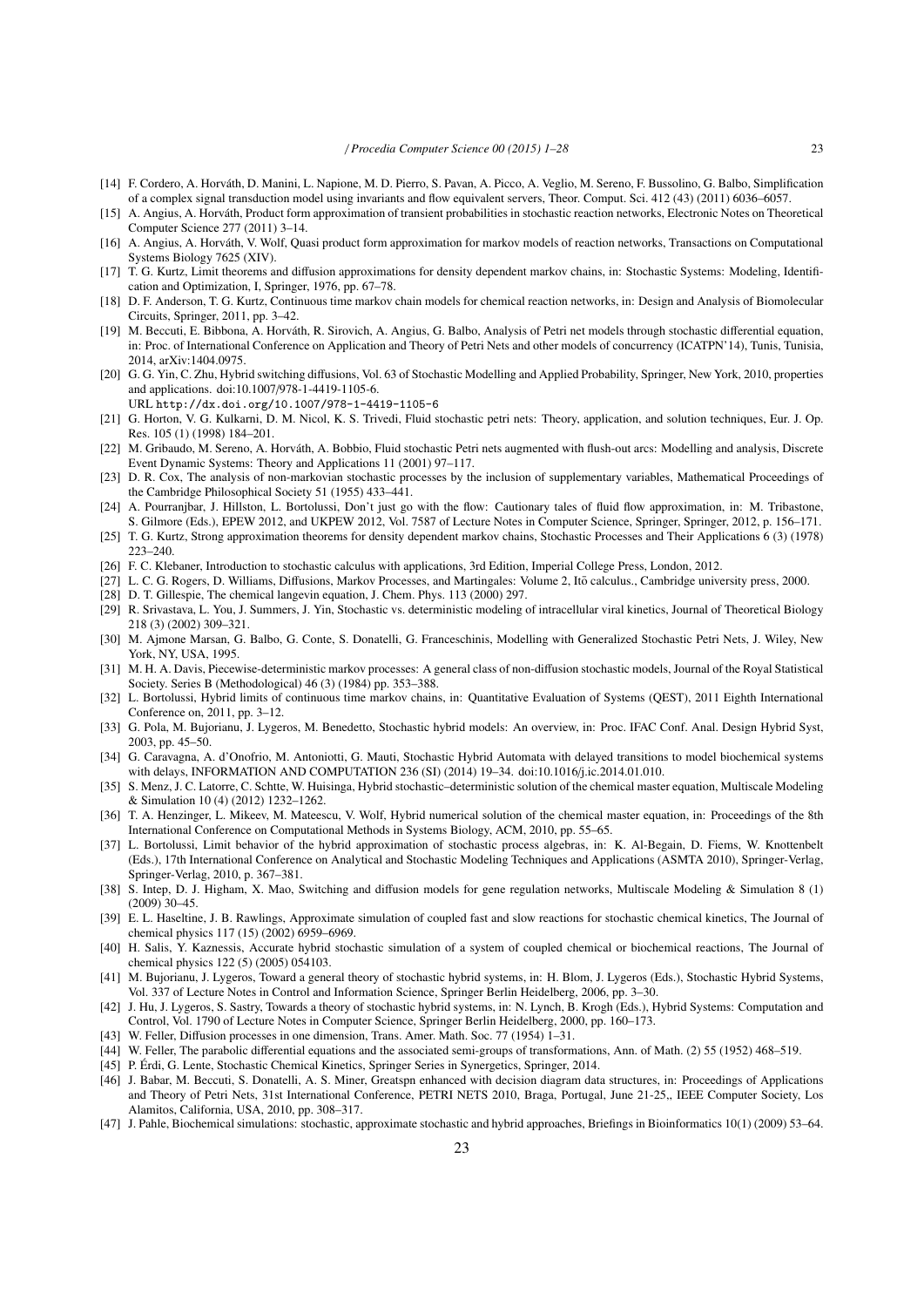- [48] R webpage, http://www.r-project.org/.
- [49] J. Goutsias, Quasiequilibrium approximation of fast reaction kinetics in stochastic biochemical systems, The Journal of Chemical Physics 122 (184102). doi:10.1063/1.1889434.
- [50] I. Segel, Enzyme kinetics: behavior and analysis of rapid equilibrium and steady state enzyme systems, Wiley classics library, Wiley, 1975. URL http://books.google.it/books?id=6uFqAAAAMAAJ
- [51] P. Bremaud, Markov chains, Vol. 31 of Texts in Applied Mathematics, Springer-Verlag, New York, 1999, gibbs fields, Monte Carlo simulation, ´ and queues.
- [52] M. K. Molloy, Performance analysis using stochastic petri nets, IEEE Transactions on Computers 31 (9) (1982) 913–917. doi:http://dx.doi.org/10.1109/TC.1982.1676110.

## Appendix A. Examples and properties of density dependent processes

## *Appendix A.1. Example for a density dependent family*

We describe here a family of density dependent CTMCs which corresponds to a simple epidemic model. The groups involved in the process are that of the susceptible individuals and that of the infected ones. The state of the process is a pair (*i*, *<sup>j</sup>*) giving the number of susceptible individuals, *<sup>i</sup>*, and the number infected ones, *<sup>j</sup>*. We consider an area of size *N* and assume that there are three possible events. The transition that makes the number of susceptible individuals grow is proportional to the size of the area, i.e.,

$$
q_{(i,j),(i+1,j)} = N\lambda_1
$$

Infection occurs by the interaction of a susceptible individual and an already infected one. The intensity of the corresponding reaction in state  $(i, j)$  is proportional to the product  $i \times j$  and inversely proportional to the size of the considered area, i.e., we have

$$
q_{(i,j),(i-1,j+1)} = \lambda_2 \frac{ij}{N}
$$

Infected individuals are assumed to become immune independently of each other and independently of the size of the area, i.e.,

$$
q_{(i,j),(i,j-1)}=\lambda_3 j
$$

All the above three intensities can be written in such a form that they are proportional to the size of the area and they depend on the density of the number of the individuals, *<sup>i</sup>*/*<sup>N</sup>* and *<sup>j</sup>*/*N*, (or do not depend on one or both state variables)

$$
q_{(i,j),(i+1,j)} = N\lambda_1, \quad q_{(i,j),(i-1,j+1)} = N\lambda_2 \left(\frac{i}{N}\right) \left(\frac{j}{N}\right), \quad q_{(i,j),(i,j-1)} = N\lambda_3 \left(\frac{j}{N}\right)
$$

Density dependent CTMCs are those whose transition intensities are in the above form. The formal definition is provided in Definition 1.

For the above model the set of possible state changes is  $C = \{(1,0), (-1,+1), (0,-1)\}\$  and function *f* required by Definition 1 is defined as

$$
f(y, l) = \begin{cases} \n\lambda_1 & \text{if } l = (+1, 0) \\ \n\lambda_2 y_1 y_2 & \text{if } l = (-1, +1) \\ \n\lambda_3 y_2 & \text{if } l = (0, -1) \\ \n0 & \text{otherwise} \n\end{cases}
$$

#### *Appendix A.2. Properties of density dependent processes*

In order to gain a better understanding of the property of density dependence, let us introduce some general concept from the theory of Markov chains. Among the many books devoted to this topic, we refer the reader to [51].

For a general Markov chain  $M(u)$  with state space  $S \in \mathbb{Z}^k$  and instantaneous transition rates  $q_{i,j}$ , let us introduce following low chiest. the following key object

$$
F_M(i) = \sum_{j \in S} (j - i) q_{i,j} \quad i \in S.
$$
 (A.1)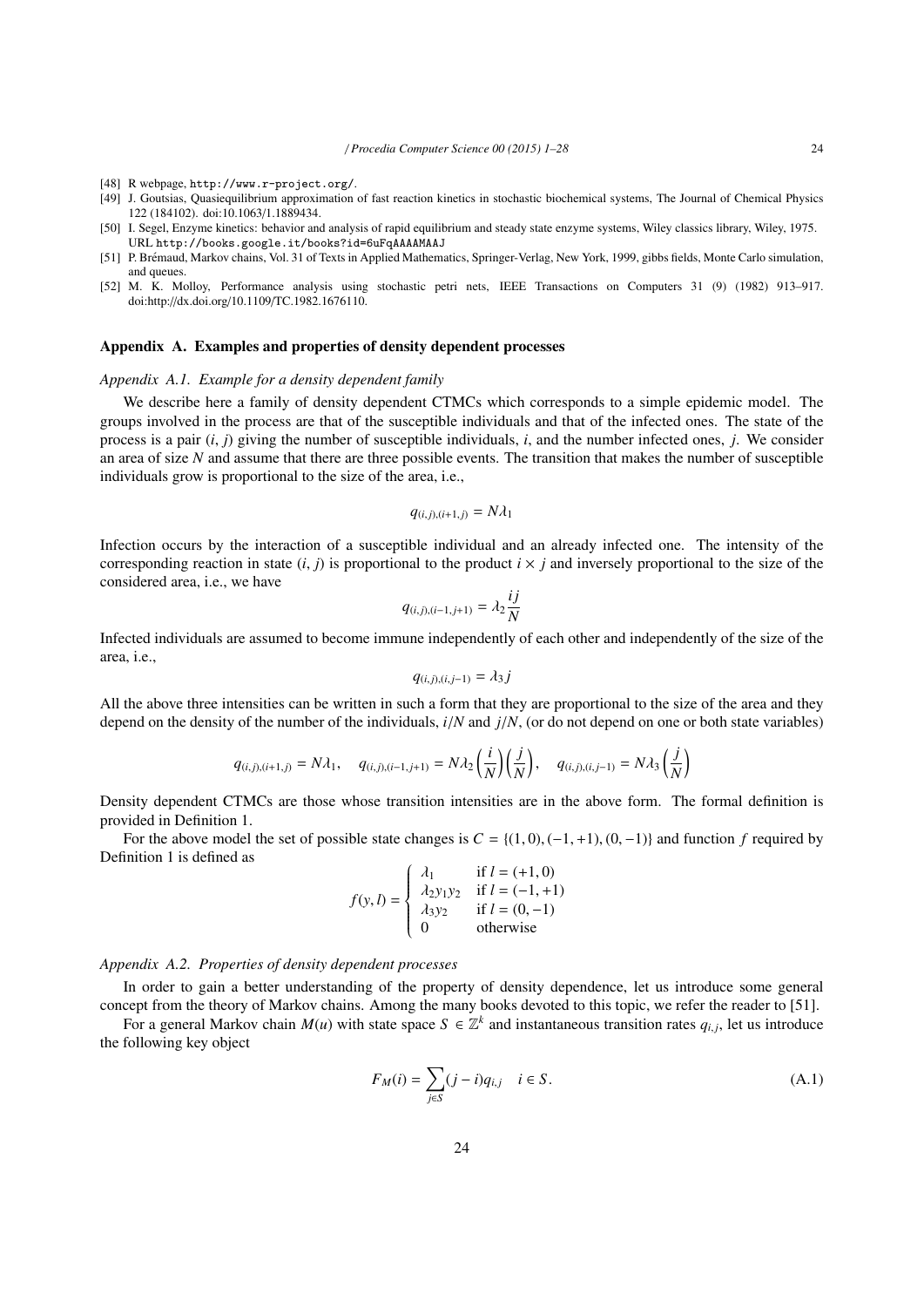The function  $F_M$  will be referred to as the *generator* of the chain. Under suitable hypothesis the expectation of  $M(u)$ solves the following *Dynkin equation* cf. [51, Chapter 9, Theorem 2.2]

$$
\frac{d\mathbb{E}(M(u))}{du} = \mathbb{E}[F_M(M(u))].\tag{A.2}
$$

Two invariance properties of density dependent CTMCs can be then stated using the normalized chains.

Property 1. *The density dependence property of the family X*[*N*] (*u*) *is equivalent to require that for the family of the normalized CTMCs, Z*[*N*] (*u*)*, the generator is constant. This constant generator, denoted by F*(*y*)*, is equal to F<sup>Z</sup>* [*N*] (*y*) *for all N and hence*

$$
F(y) = \sum_{l \in C} \frac{l}{N} \cdot p_{y, y + \frac{l}{N}}^{[N]} = \sum_{l \in C} \frac{l}{N} \cdot q_{Ny, Ny + l}^{[N]} = \sum_{l \in C} l f(y, l)
$$
 (A.3)

*where*  $p_{i,i}^{[N]}$  and  $q_{i,i}^{[N]}$  are the instantaneous transition rates of the processes  $Z^{[N]}$  and  $X^{[N]}$ , respectively. Note that a *i*, *j* and  $q_{i,j}$  are the instantaneous transmon rates of the processes  $Z$  and  $X$ , respectively. Frote that deprocessary condition for a generator to be constant is that the entries of the vectors that describe the e *transitions, i.e., the entries of the vectors in C, cannot depend on N.*

Property 2. *Each element of the family Z*[*N*] (*u*) *solves the same Dynkin equation*

$$
\frac{d\mathbb{E}(Z^{[N]}(u))}{du} = \mathbb{E}[F(Z^{[N]}(u))].
$$
\n(A.4)

*Note that (3) is analogous to the above Dynkin equation.*

In case of a nearly density dependent family Property 1 does not hold but, as stated by the following property, the generator is still dominated by the function  $F(y)$  given in  $(A.3)$  as the indexing parameter increases.

Property 3. *If the family X*[*N*] (*u*) *is nearly density dependent then*

$$
F_{Z^{[N]}}(y) = F(y) + O\left(\frac{1}{N}\right),
$$
  

$$
\lim_{N \to \infty} F_{Z^{[N]}}(y) = F(y)
$$
 (A.5)

*from which it follows that*

#### *Appendix A.3. Petri Nets*

Petri Nets (PNs) are bipartite directed graphs with two types of nodes: places and transitions. The places, graphically represented as circles, correspond to the state variables of the system (e.g., chemical compounds), while the transitions, graphically represented as rectangles, correspond to the events (e.g., reaction occurrences) that can induce state changes. The arcs connecting places to transitions (and vice versa) express the relations between states and event occurrences. Places can contain tokens (e.g., molecules) drawn as black dots within the places. The state of a PN, called marking, is defined by the number of tokens in each place. The evolution of the system is given by the occurrence of enabled transitions, where a transition is enabled iff each of its input places contains a number of tokens greater than or equal to a given threshold defined by the cardinality of the corresponding input arc. A transition occurrence, called firing, removes a fixed number of tokens from its input places and adds a fixed number of tokens to its output places (according to the cardinality of its input/output arcs).

Stochastic Petri Nets (SPNs) are PNs where the firing of each transition is assumed to occur after a random delay (firing time) from the time it is enabled. In this paper we consider exponentially distributed random delays [52]. Accordingly, each transition is associated with a rate that represents the parameter of its firing delay distribution. Firing rates may be marking dependent. When a marking is entered an exponentially distributed random delay is sampled for each enabled transition. The transition with the lowest delay fires and the system changes marking accordingly. Consequently, the underlying stochastic process is a CTMC.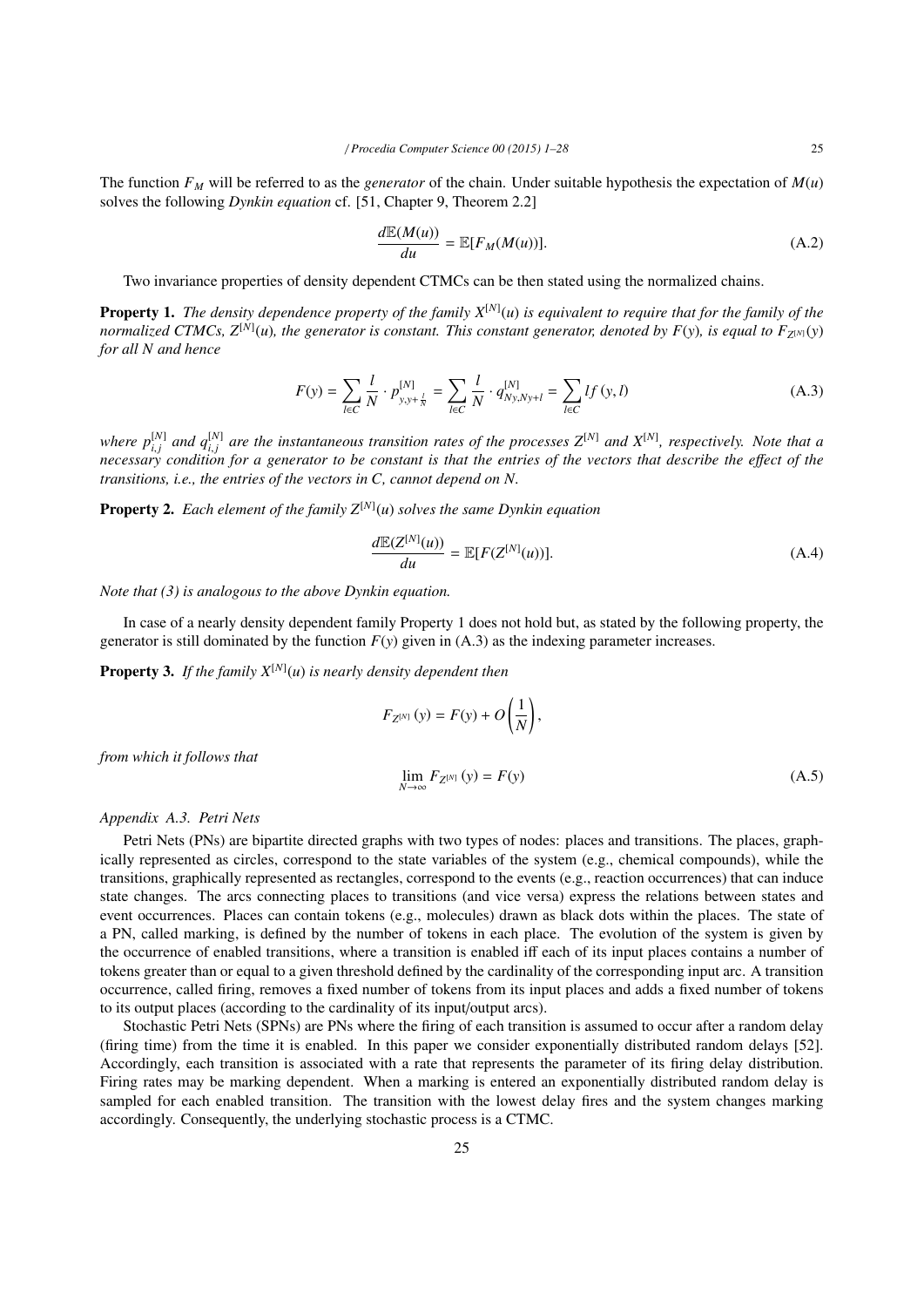

Figure A.9. PN model describing the intracellular kinetics of a generic virus

Formally, an SPN is defined by the following ingredients. *P* and *T* are the sets of places and transitions, respectively. The initial marking is given by a vector of non-negative integers of length  $|P|$  and it is denoted by  $m_0$ . The multiplicity of the input arcs of transition  $t \in T$  is given by a vector of non-negative integers of length |*P*| and it is denoted by  $I_t$ . Similarly, the multiplicity of the output arcs are given by the vector denoted by  $O_t$ .

In Figs.A.9 andA.10 are shown the SPN models for the two case studies presented in Sec.5.

The parameter of the exponential distribution of the firing delay of transition *t* in marking **m** is denoted by  $\lambda_{t,m}$ . With the above notation the set of possible state changes is given by  $C = \{l | l = O_t - I_t, t \in T\}$  because the overall effect of transition *t* is given by  $O = I$ . Transition *t* is enabled in marking **m** iff **m** > *I*. And the effect of transition *t* is given by  $O_t - I_t$ . Transition *t* is enabled in marking **m** iff **m**  $\geq I_t$ . And the transition intensities of the CTMC corresponding to the SPN can be written as

$$
q_{\mathbf{m},\mathbf{m}+l} = \sum_{\forall t:l=O_t-I_t \wedge \mathbf{m}\geq I_t} \lambda_{t,\mathbf{m}}
$$

A special form of transition intensity, which is particularly interesting in our context, arises when a transition models a chemical reaction behaving according to the stochastic law of mass action. In this case the intensity of transition *t* in marking m is given as

$$
\lambda_{t,m} = N^{1-\sum_{i=1}^{|P|} I_i(i)} \mu_t \prod_{i=1}^{|P|} \binom{\mathbf{m}(i)}{I_i(i)}
$$
(A.6)

where *V* is the volume in which the reaction occurs,  $\mu_t$  is the rate constant of the reaction, and  $v(i)$  is the *i*th entry of the vector *v*. The above can be written separating the contributions with different orders the vector  $\nu$ . The above can be written separating the contributions with different orders in *N* as

$$
\lambda_{t,\mathbf{m}} = N\left(\mu_t \prod_{i=1}^{|P|} \frac{1}{I_t(i)!} \left(\frac{\mathbf{m}(i)}{N}\right)^{I_t(i)} + O\left(\frac{1}{N}\right)\right)
$$

which shows that models in which all transitions act according to the stochastic law of mass actions are nearly density dependent and that the function *f* required by the definitions of density dependence is given by

$$
f(y, l) = \sum_{\forall t: l = O_l - I_l \wedge \mathbf{m} \geq I_l} \mu_t \prod_{i=1}^{|P|} \frac{y(i)^{I_l(i)}}{I_l(i)!}
$$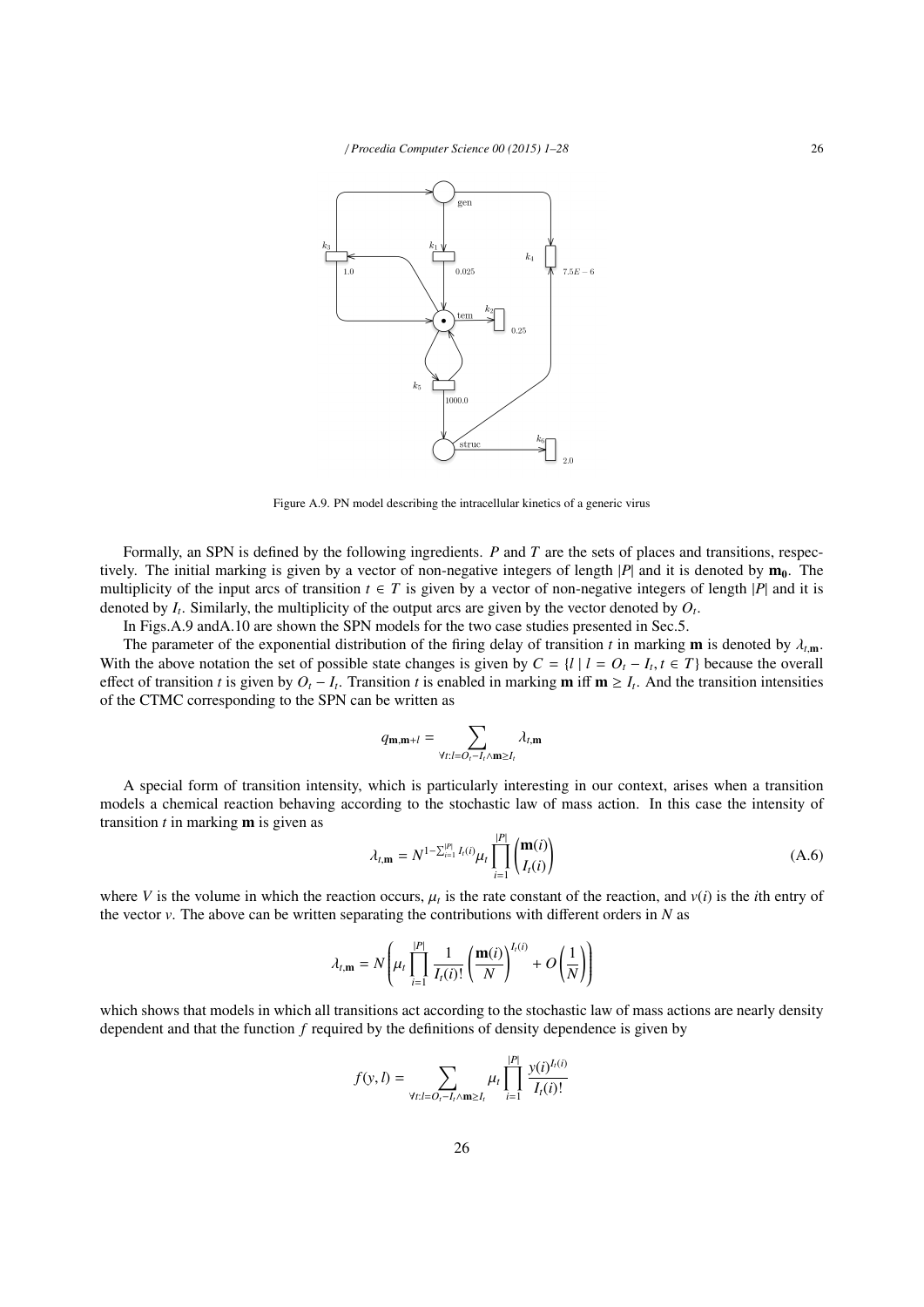

Figure A.10. SPN model describing the transcription regulation.